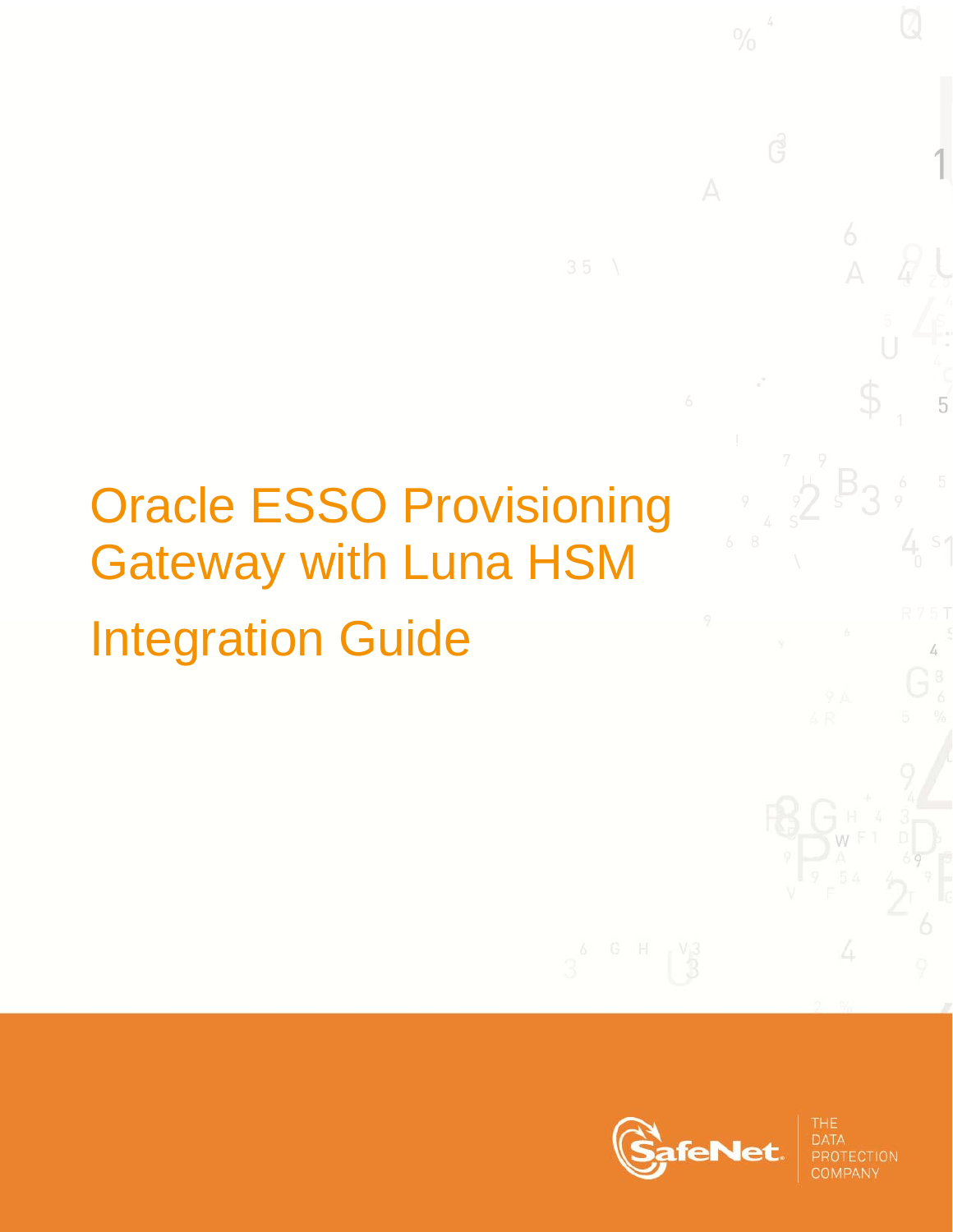#### **Document Information**

| <b>Document Part Number</b> | 007-012388-001 (Rev A) |
|-----------------------------|------------------------|
| <b>Release Date</b>         | November 2013          |

#### **Trademarks**

All intellectual property is protected by copyright. All trademarks and product names used or referred to are the copyright of their respective owners. No part of this document may be reproduced, stored in a retrieval system or transmitted in any form or by any means, electronic, mechanical, chemical, photocopy, recording, or otherwise, without the prior written permission of SafeNet, Inc.

#### **Limitations**

This document does not include the steps to set up the third-party software. The steps given in this document must be modified accordingly. Refer to Luna SA documentation for general Luna setup procedures.

#### **Disclaimer**

The foregoing integration was performed and tested only with the specific versions of equipment and software and only in the configuration indicated. If your setup matches exactly, you should expect no trouble, and Customer Support can assist with any missteps. If your setup differs, then the foregoing is merely a template and you will need to adjust the instructions to fit your situation. Customer Support will attempt to assist, but cannot guarantee success in setups that we have not tested.

SafeNet makes no representations or warranties with respect to the contents of this document and specifically disclaims any implied warranties of merchantability or fitness for any particular purpose. Furthermore, SafeNet reserves the right to revise this publication and to make changes from time to time in the content hereof without the obligation upon SafeNet to notify any person or organization of any such revisions or changes.

We have attempted to make these documents complete, accurate, and useful, but we cannot guarantee them to be perfect. When we discover errors or omissions, or they are brought to our attention, we endeavor to correct them in succeeding releases of the product.

SafeNet invites constructive comments on the contents of this document. These comments, together with your personal and/or company details, should be sent to the address or email below.

| <b>Contact Method</b> | <b>Contact Information</b>                                            |
|-----------------------|-----------------------------------------------------------------------|
| Mail                  | SafeNet, Inc<br>4690 Millennium Drive<br>Belcamp, Maryland 21017, USA |
| Email                 | TechPubs@safenet-inc.com                                              |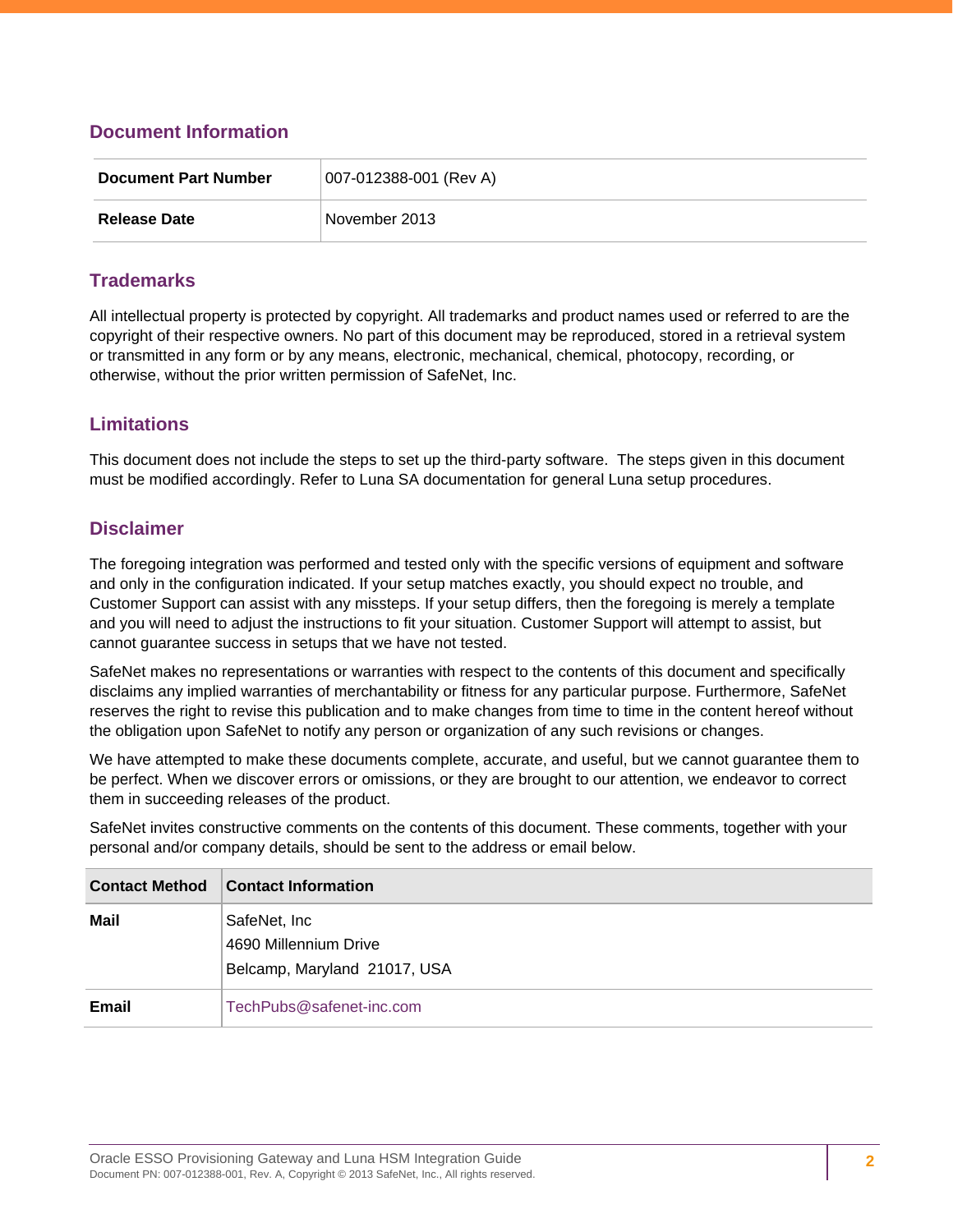#### **Support Contacts**

If you encounter a problem while installing, registering or operating this product, please make sure that you have read the documentation. If you cannot resolve the issue, contact your supplier or SafeNet Customer Support. SafeNet Customer Support operates 24 hours a day, 7 days a week. Your level of access to this service is governed by the support plan arrangements made between SafeNet and your organization. Please consult this support plan for further information about your entitlements, including the hours when telephone support is available to you.

| <b>Contact Method</b> | <b>Contact Information</b>                                                      |                |
|-----------------------|---------------------------------------------------------------------------------|----------------|
| <b>Address</b>        | SafeNet, Inc.<br>4690 Millennium Drive<br>Belcamp, Maryland 21017<br><b>USA</b> |                |
| <b>Phone</b>          | <b>United States</b>                                                            | 1-800-545-6608 |
|                       | International                                                                   | 1-410-931-7520 |
| <b>Email</b>          | support@safenet-inc.com                                                         |                |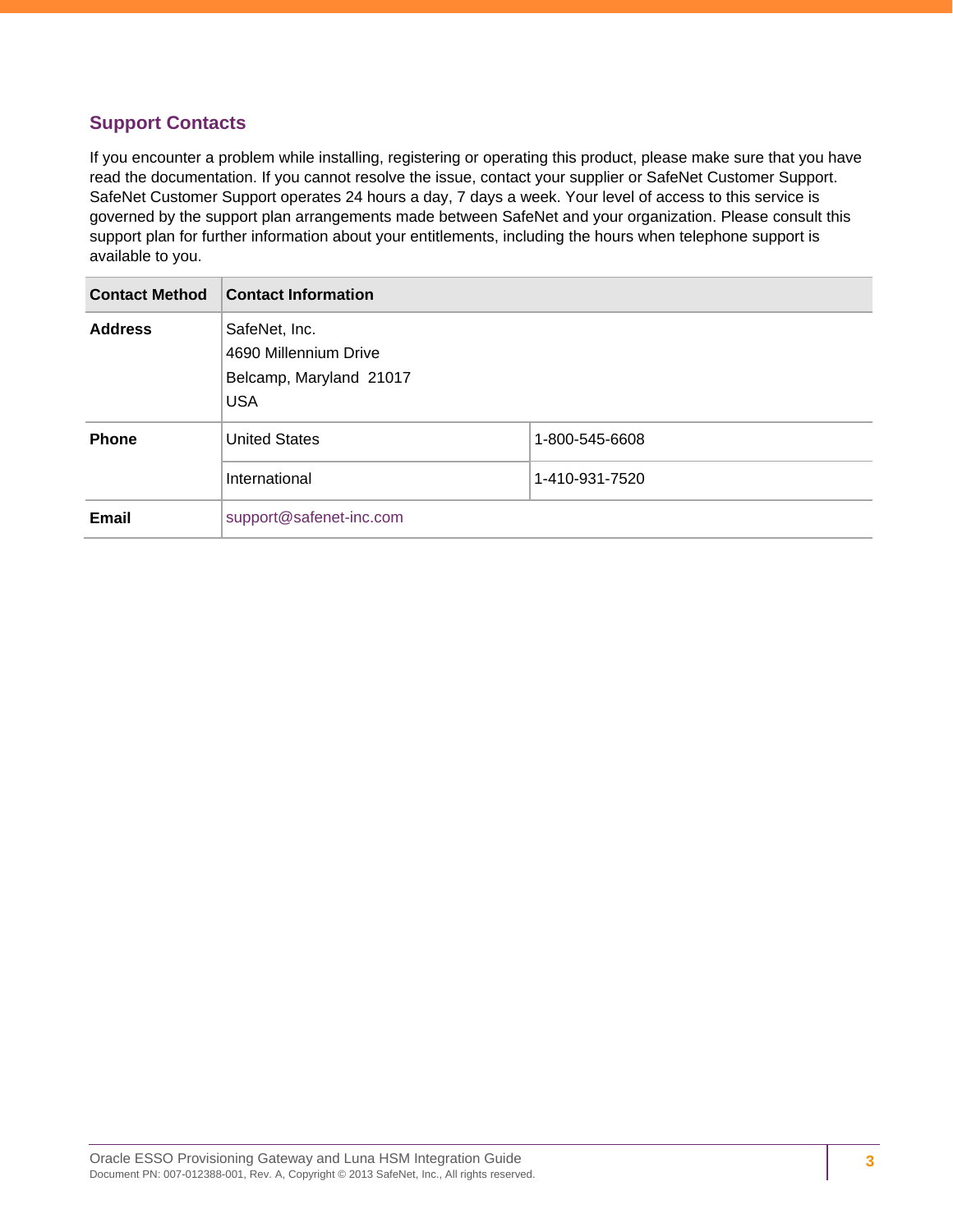# **Contents**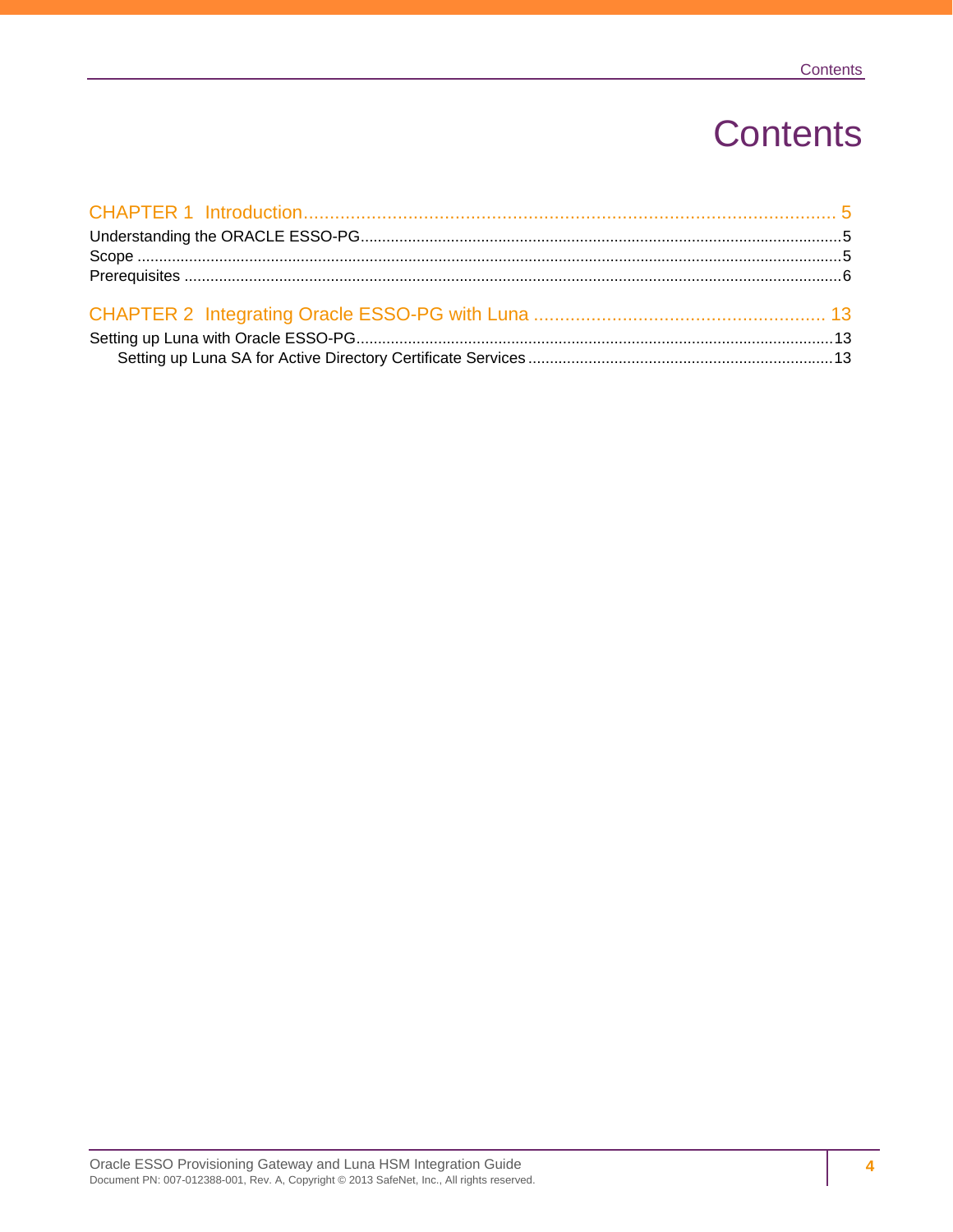# CHAPTER 1 Introduction

<span id="page-4-0"></span>This document is intended to guide administrators through the steps for Oracle ESSO-PG and Luna HSM integration, and also covers the necessary information to install, configure and integrate Oracle ESSO-PG with SafeNet Luna Hardware Security Modules (HSMs).

The Luna HSMs integrates with the Oracle ESSO-PG to provide significant performance improvements by offloading cryptographic operations from the Server to the Luna HSMs. In addition, the Luna HSMs provides extra security by protecting the private keys within a FIPS 140-2 certified hardware security module.

## Understanding the ORACLE ESSO-PG

Oracle Enterprise Single Sign-on Provisioning Gateway (ESSO-PG) enables an administrator to automatically provision ESSO-LM with a user's ID and password by using a provisioning system.

An administrator is able to add, modify, and delete IDs and passwords for particular applications within the provisioning system and have the changes reflected in ESSO-LM. From the provisioning system, an administrator can delete all usernames and passwords inside of ESSO-LM so that a user's access to all protected applications is eliminated.

### Scope

This guide provides instructions for setting up a small test lab with Oracle ESSO-PG running with Luna HSM for securing the SSL private keys. It explains how to install and configure the software that is required for setting up a SSL on Oracle ESSO-PG while storing private key on Luna HSM.

This guide is intended for experienced administrators responsible for the planning, implementation, and deployment of ESSO-PG. Administrators are expected to understand single sign-on concepts and be familiar with Internet Information Services, Windows Registry settings, and the ESSO-LM Administrative Console. Persons completing the installation and configuration procedure should also be familiar with their company's system standards.

#### **3rd Party Application Details**

**Dracle ESSO Provisioning Gateway 11.1.2.1.0** 

You can download the ESSO-PG Software's from Oracle Support site:

#### **Supported Platforms**

The following platforms are supported for Luna HSM: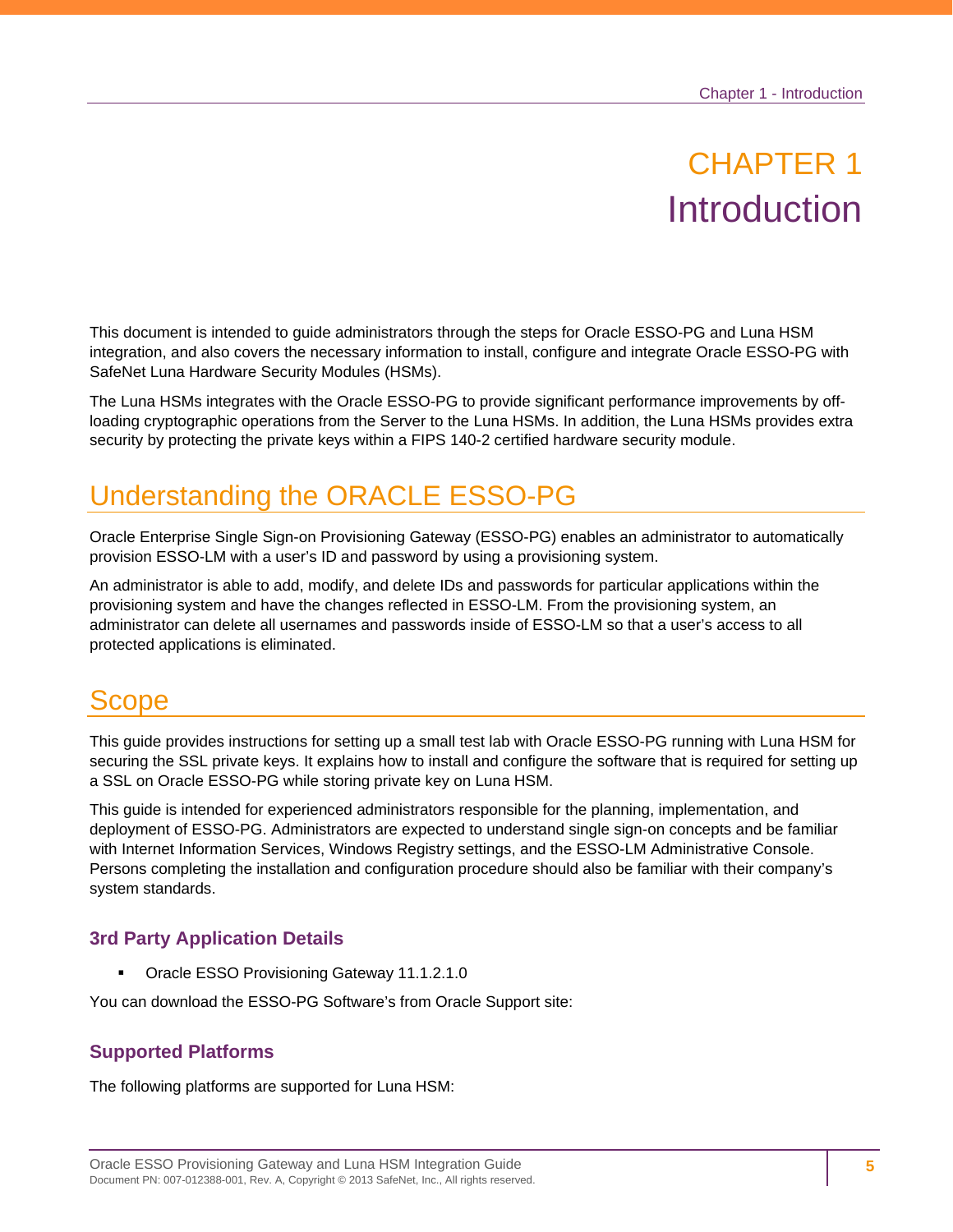<span id="page-5-0"></span>

| <b>Operating System</b> | <b>SafeNet Luna HSM</b> | <b>Oracle ESSO-PG</b> |
|-------------------------|-------------------------|-----------------------|
| Windows Server 2008 R2  | Luna $SA v4.4.3$        | 11.1.2.1.0            |

#### **HSM and Firmware Support**

We did this integration with the following:

Luna SA f/w 4.8.1 with Luna Client s/w v4.4.1 (64 bit)

### **Prerequisites**

#### **Luna SA Setup**

Please refer to the **Luna SA** documentation for installation steps and details regarding configuring and setting up the box on Windows operating systems. Before you get started ensure the following:

- **Luna SA appliance and a secure admin password**
- **Luna SA, and a hostname, suitable for your network**
- **EXECT** Luna SA network parameters are set to work with your network
- Initialized the HSM on the Luna SA appliance.
- **EXECT** Created and exchanged certificates between the Luna SA and your Client system.
- Created a partition on the HSM, remember the partition password that will be later used by Oracle ESSO-PG.
- Register the Client with the partition. And run the "vtl verify" command on the client system to display a partition from Luna SA. The general form of command is "C:\Program Files\LunaSA\vtl verify" for Windows.
- Enabled Partition "Activation" and "Auto Activation" (Partition policy settings 22 and 23 (applies to Luna SA with Trusted Path Authentication [which is FIPS 140-2 level 3] only).

#### **Oracle ESSO-PG Setup**

You should familiarize yourself with Oracle ESSO-PG. Refer to the Oracle documentation for more information to install and pre-installation requirements.

ESSO-PG is installed as an add-on component to Oracle Enterprise Single Sign-on (ESSO-LM). ESSO-LM must be installed prior to installing ESSO-PG. ESSO-LM automatically recognizes ESSO-PG when it is installed.

This guide will use to setup small lab for testing purposes that uses the following:

Windows machine, which will become a Domain Controller and Certification Authority.



**NOTE:** We can install the domain controller and CA on different machines depends upon the requirement. For testing purpose we installed the Domain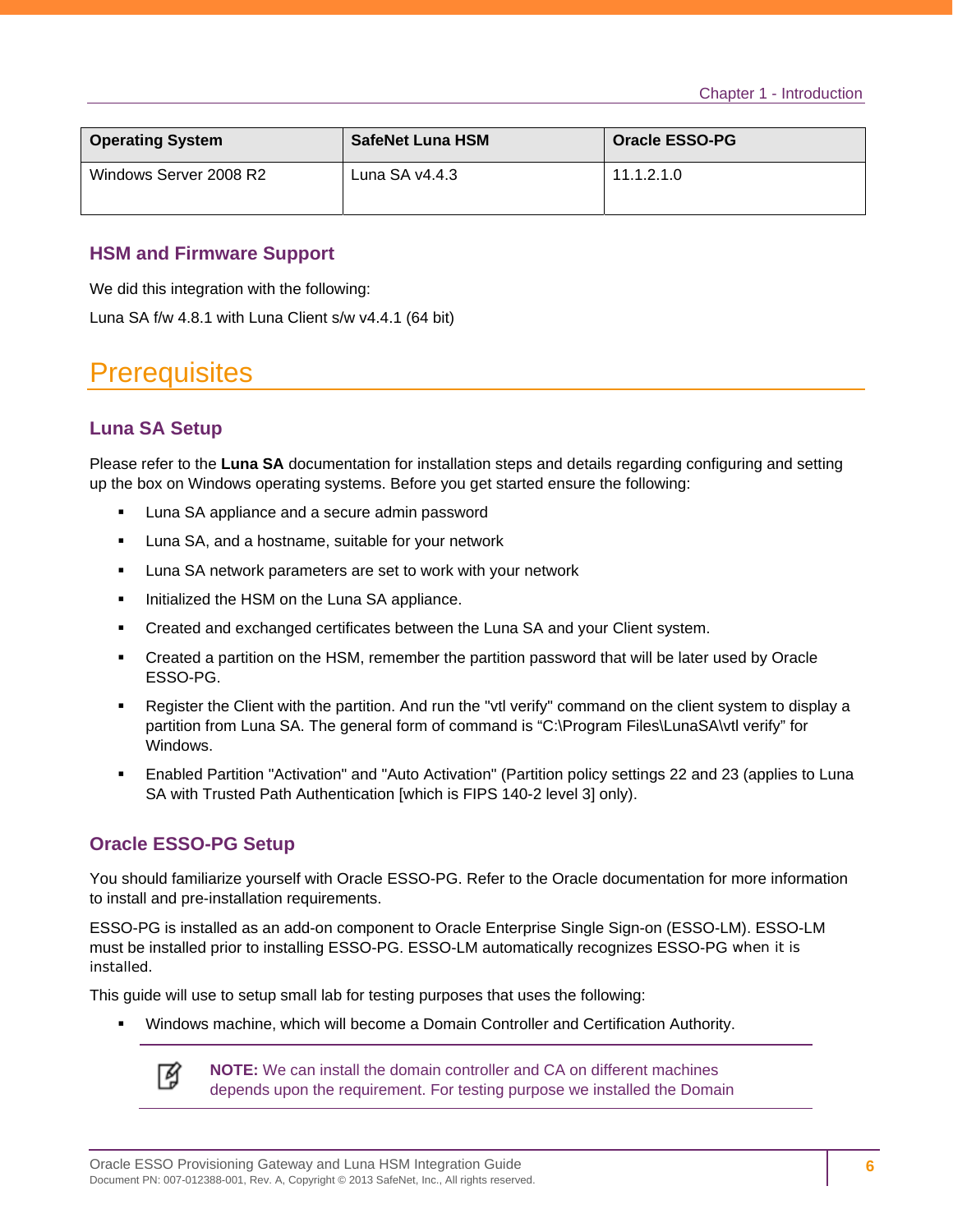Controller and CA on same machine.

#### **Before you install**

- KSP must be installed in a separate step following completion of the main Luna SA Client software installation.
- Traverse to *C:\Program Files\SafeNet*
- Run the KspConfig.exe (KSP configuration wizard).

| N - SafeNet-Inc Key Storage Provider, Config Wizard    | $-10x$     |
|--------------------------------------------------------|------------|
| Eile Help                                              |            |
|                                                        |            |
| E-SafeNet KSP Config                                   |            |
| Register Or View Security Librar<br>Register HSM Slots |            |
|                                                        |            |
|                                                        |            |
|                                                        |            |
|                                                        |            |
|                                                        |            |
|                                                        |            |
|                                                        |            |
|                                                        |            |
|                                                        |            |
|                                                        |            |
|                                                        |            |
|                                                        |            |
|                                                        |            |
|                                                        |            |
|                                                        |            |
|                                                        |            |
| $\left  \cdot \right $<br>$\blacktriangleright$        |            |
| Ready                                                  | <b>NUM</b> |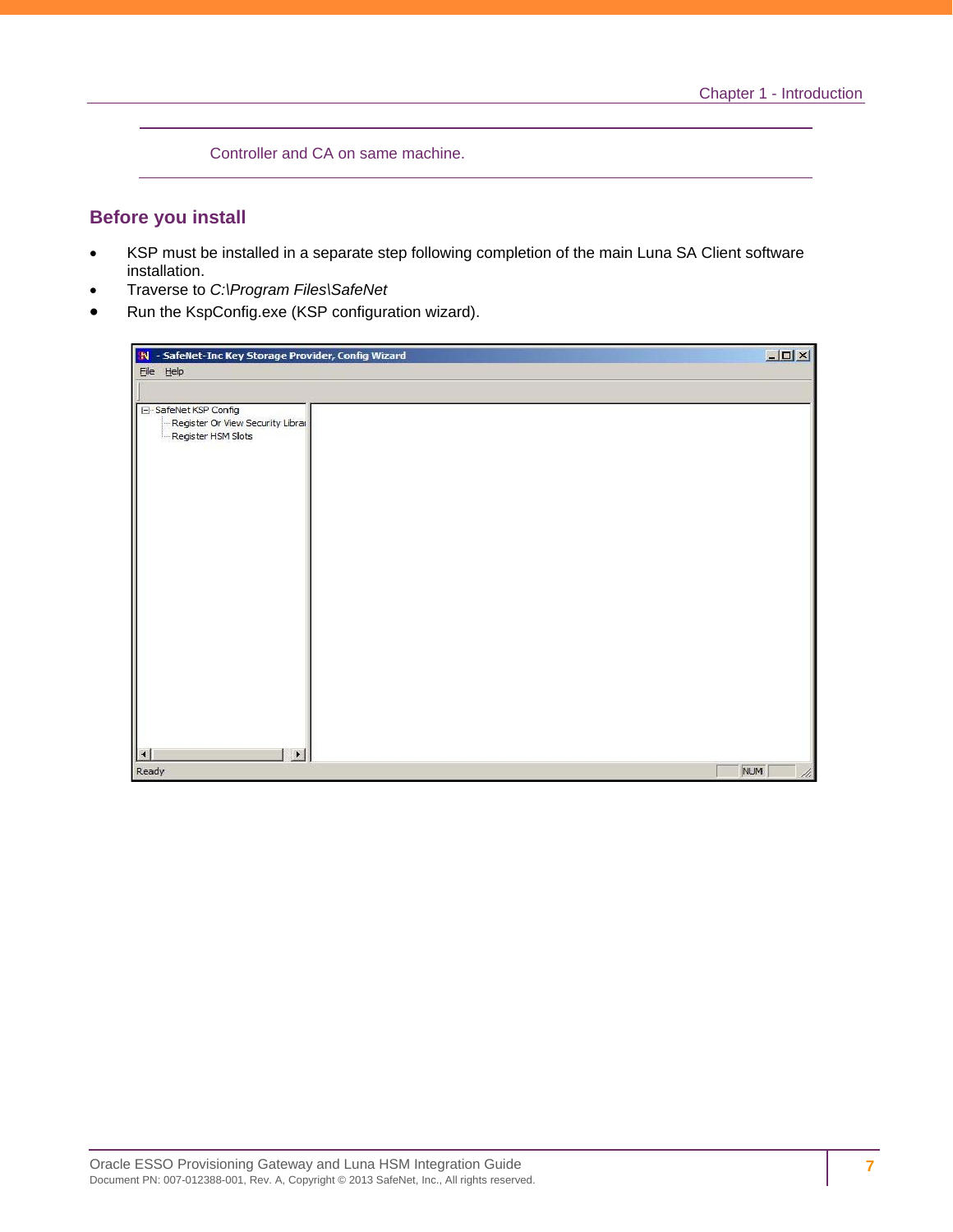| N - SafeNet-Inc Key Storage Provider, Config Wizard                             |                                                                   | $   \times$ $-$ |
|---------------------------------------------------------------------------------|-------------------------------------------------------------------|-----------------|
| File Help                                                                       |                                                                   |                 |
| E-SafeNet KSP Config<br>Register Or View Security Library<br>Register HSM Slots | LibraryPath C:\Program Files\LunaSA\cryptoki.dll<br><b>Browse</b> |                 |
| Ready                                                                           |                                                                   | NUM<br>h        |

• Double click **Register or View Security Library** on the left side of the pane.

• Browse the library

*C:\Program Files\LunaSA\cryptoki.dll*

Now click **Register**.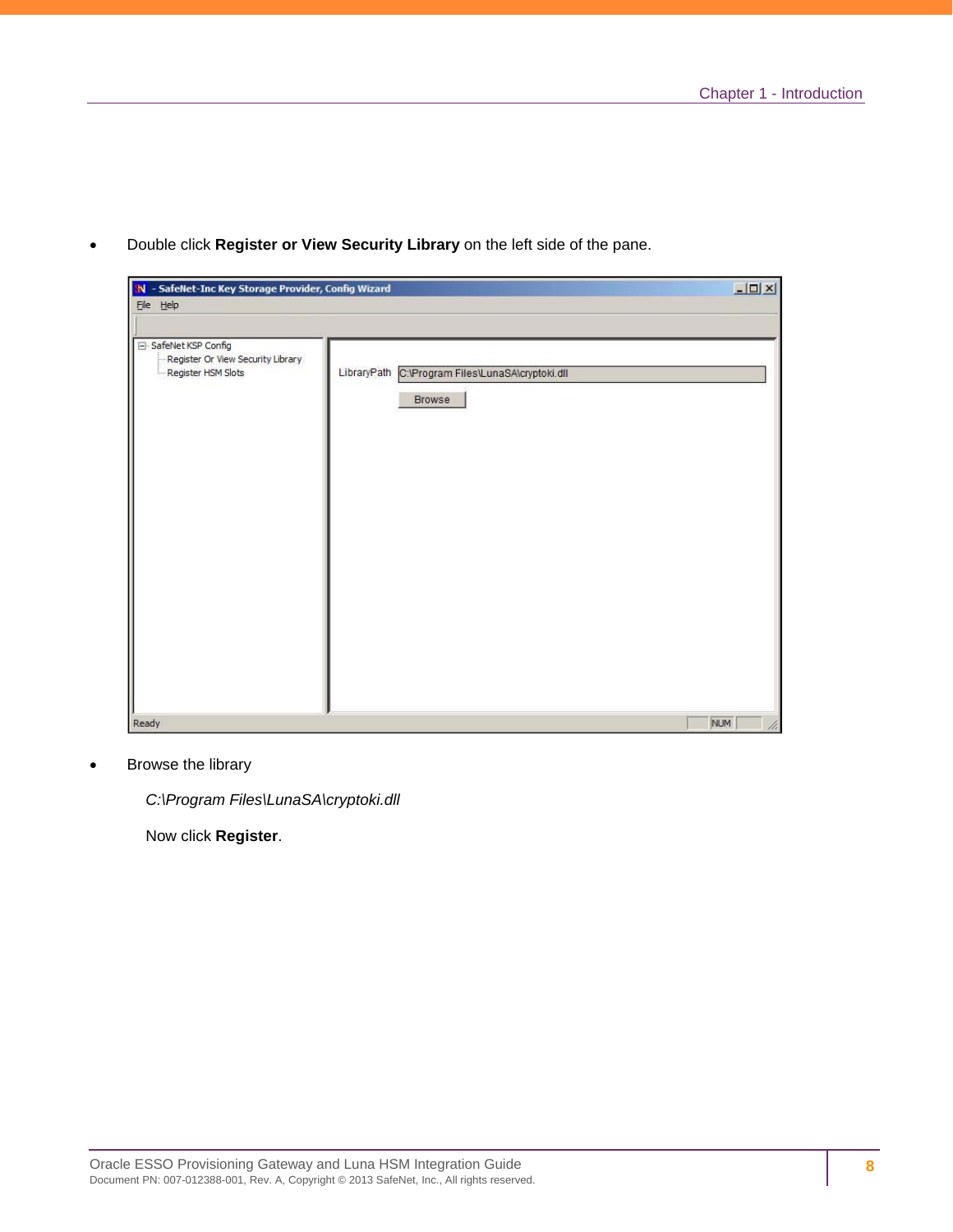| <b>N</b> - SafeNet-Inc Key Storage Provider, Config Wizard |                                                     | $-10x$   |
|------------------------------------------------------------|-----------------------------------------------------|----------|
| File Help                                                  |                                                     |          |
|                                                            |                                                     |          |
| □ SafeNet KSP Config                                       |                                                     |          |
| Register Or View Security Library<br>Register HSM Slots    | LibraryPath<br>C:\Program Files\LunaSA\cryptoki.dll |          |
|                                                            |                                                     |          |
|                                                            | Browse                                              | Register |
|                                                            |                                                     |          |
|                                                            |                                                     |          |
|                                                            |                                                     |          |
|                                                            |                                                     |          |
|                                                            |                                                     |          |
|                                                            |                                                     |          |
|                                                            |                                                     |          |
|                                                            |                                                     |          |
|                                                            |                                                     |          |
|                                                            |                                                     |          |
|                                                            |                                                     |          |
|                                                            |                                                     |          |
|                                                            |                                                     |          |
|                                                            |                                                     |          |
|                                                            |                                                     |          |
|                                                            |                                                     |          |
| Ready                                                      |                                                     | NUM<br>h |

• On successful registration you will receive a message as **Success registering the security library**.

| SafeNet-Inc Key Storage Provider, Config Wizard<br>K<br>Help<br>File                                                              |                                                                                                                                                        | $-10 \times$ |
|-----------------------------------------------------------------------------------------------------------------------------------|--------------------------------------------------------------------------------------------------------------------------------------------------------|--------------|
| □ SafeNet KSP Config<br>Register Or View Security Librar<br>Register HSM Slots<br>$\left  \cdot \right $<br>$\blacktriangleright$ | LibraryPath C:\Program Files\LunaSA\cryptoki.dll<br><b>Browse</b><br>$\mathbf{x}$<br><b>Success</b><br>Success registering the security library!<br>OK | Register     |
| Ready                                                                                                                             |                                                                                                                                                        | NUM<br>h     |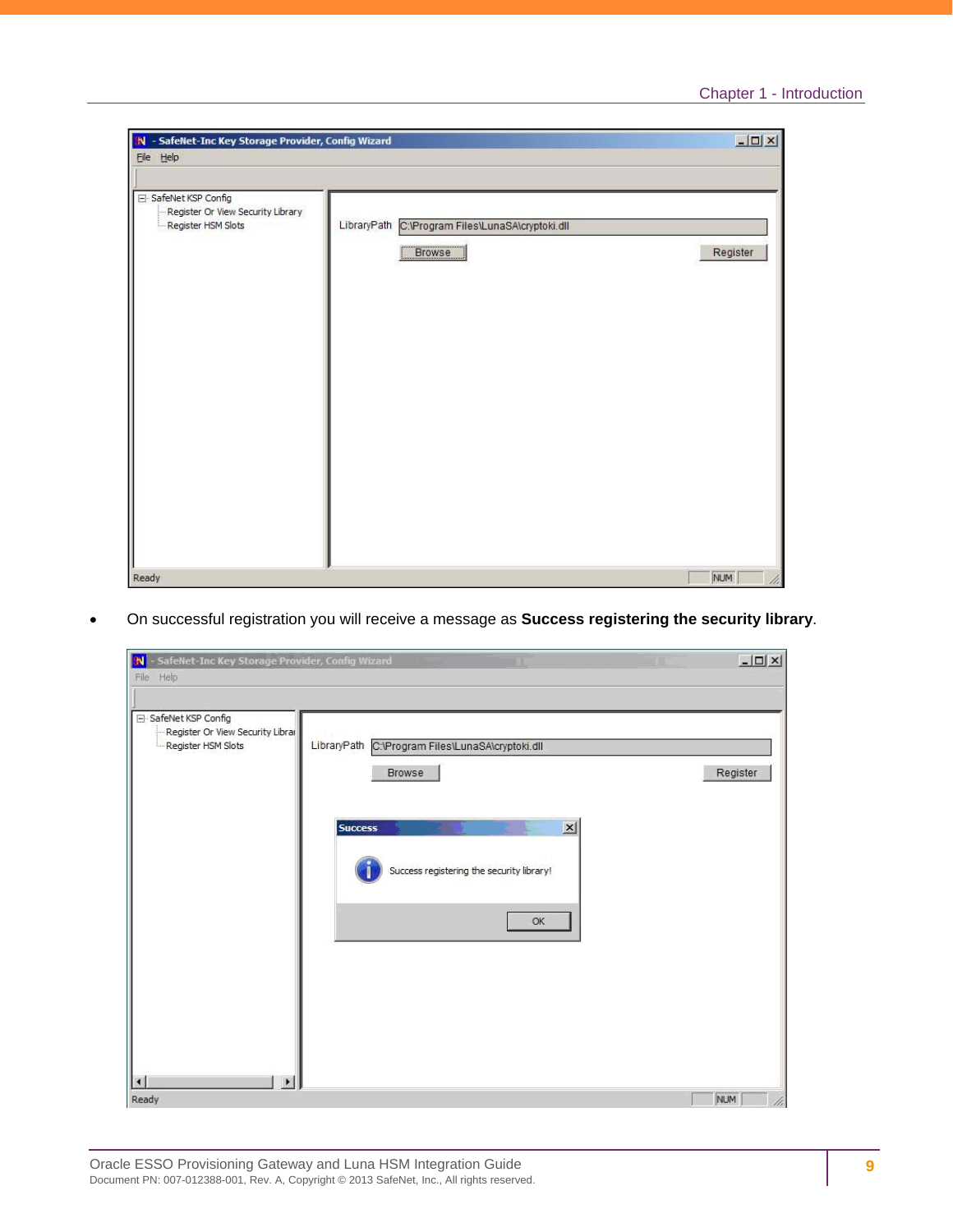| Register For User<br>Register By-<br>Domain<br>Register Or View Security Librar<br>$\blacksquare$<br>$\overline{\phantom{a}}$<br>G Slot Label<br><b>INTEGRATION2</b><br>Administrator<br>Register HSM Slots<br>Available Slots<br>Slot Password<br>C Slot Number<br>$\blacksquare$<br>1 part1<br>Use PED<br>Register Slot<br>View Registered Slots<br><b>Registered Slots</b><br>Delete Registered Slot |       |  |  |  |
|---------------------------------------------------------------------------------------------------------------------------------------------------------------------------------------------------------------------------------------------------------------------------------------------------------------------------------------------------------------------------------------------------------|-------|--|--|--|
|                                                                                                                                                                                                                                                                                                                                                                                                         |       |  |  |  |
|                                                                                                                                                                                                                                                                                                                                                                                                         |       |  |  |  |
|                                                                                                                                                                                                                                                                                                                                                                                                         |       |  |  |  |
|                                                                                                                                                                                                                                                                                                                                                                                                         |       |  |  |  |
|                                                                                                                                                                                                                                                                                                                                                                                                         |       |  |  |  |
|                                                                                                                                                                                                                                                                                                                                                                                                         |       |  |  |  |
|                                                                                                                                                                                                                                                                                                                                                                                                         |       |  |  |  |
|                                                                                                                                                                                                                                                                                                                                                                                                         |       |  |  |  |
|                                                                                                                                                                                                                                                                                                                                                                                                         |       |  |  |  |
|                                                                                                                                                                                                                                                                                                                                                                                                         |       |  |  |  |
|                                                                                                                                                                                                                                                                                                                                                                                                         |       |  |  |  |
|                                                                                                                                                                                                                                                                                                                                                                                                         |       |  |  |  |
|                                                                                                                                                                                                                                                                                                                                                                                                         |       |  |  |  |
|                                                                                                                                                                                                                                                                                                                                                                                                         |       |  |  |  |
|                                                                                                                                                                                                                                                                                                                                                                                                         |       |  |  |  |
|                                                                                                                                                                                                                                                                                                                                                                                                         |       |  |  |  |
|                                                                                                                                                                                                                                                                                                                                                                                                         |       |  |  |  |
|                                                                                                                                                                                                                                                                                                                                                                                                         |       |  |  |  |
|                                                                                                                                                                                                                                                                                                                                                                                                         |       |  |  |  |
|                                                                                                                                                                                                                                                                                                                                                                                                         |       |  |  |  |
|                                                                                                                                                                                                                                                                                                                                                                                                         |       |  |  |  |
|                                                                                                                                                                                                                                                                                                                                                                                                         |       |  |  |  |
|                                                                                                                                                                                                                                                                                                                                                                                                         |       |  |  |  |
|                                                                                                                                                                                                                                                                                                                                                                                                         |       |  |  |  |
|                                                                                                                                                                                                                                                                                                                                                                                                         |       |  |  |  |
|                                                                                                                                                                                                                                                                                                                                                                                                         |       |  |  |  |
|                                                                                                                                                                                                                                                                                                                                                                                                         |       |  |  |  |
|                                                                                                                                                                                                                                                                                                                                                                                                         |       |  |  |  |
|                                                                                                                                                                                                                                                                                                                                                                                                         |       |  |  |  |
|                                                                                                                                                                                                                                                                                                                                                                                                         |       |  |  |  |
|                                                                                                                                                                                                                                                                                                                                                                                                         |       |  |  |  |
|                                                                                                                                                                                                                                                                                                                                                                                                         |       |  |  |  |
|                                                                                                                                                                                                                                                                                                                                                                                                         |       |  |  |  |
|                                                                                                                                                                                                                                                                                                                                                                                                         |       |  |  |  |
|                                                                                                                                                                                                                                                                                                                                                                                                         |       |  |  |  |
|                                                                                                                                                                                                                                                                                                                                                                                                         |       |  |  |  |
|                                                                                                                                                                                                                                                                                                                                                                                                         |       |  |  |  |
|                                                                                                                                                                                                                                                                                                                                                                                                         |       |  |  |  |
|                                                                                                                                                                                                                                                                                                                                                                                                         |       |  |  |  |
|                                                                                                                                                                                                                                                                                                                                                                                                         |       |  |  |  |
|                                                                                                                                                                                                                                                                                                                                                                                                         |       |  |  |  |
|                                                                                                                                                                                                                                                                                                                                                                                                         |       |  |  |  |
|                                                                                                                                                                                                                                                                                                                                                                                                         |       |  |  |  |
|                                                                                                                                                                                                                                                                                                                                                                                                         |       |  |  |  |
|                                                                                                                                                                                                                                                                                                                                                                                                         |       |  |  |  |
|                                                                                                                                                                                                                                                                                                                                                                                                         |       |  |  |  |
|                                                                                                                                                                                                                                                                                                                                                                                                         |       |  |  |  |
|                                                                                                                                                                                                                                                                                                                                                                                                         |       |  |  |  |
|                                                                                                                                                                                                                                                                                                                                                                                                         |       |  |  |  |
|                                                                                                                                                                                                                                                                                                                                                                                                         |       |  |  |  |
|                                                                                                                                                                                                                                                                                                                                                                                                         |       |  |  |  |
| NUM                                                                                                                                                                                                                                                                                                                                                                                                     | Ready |  |  |  |

• Double click **Register HSM Slots** on the left side of the pane.

• Enter the Slot (Partition) password.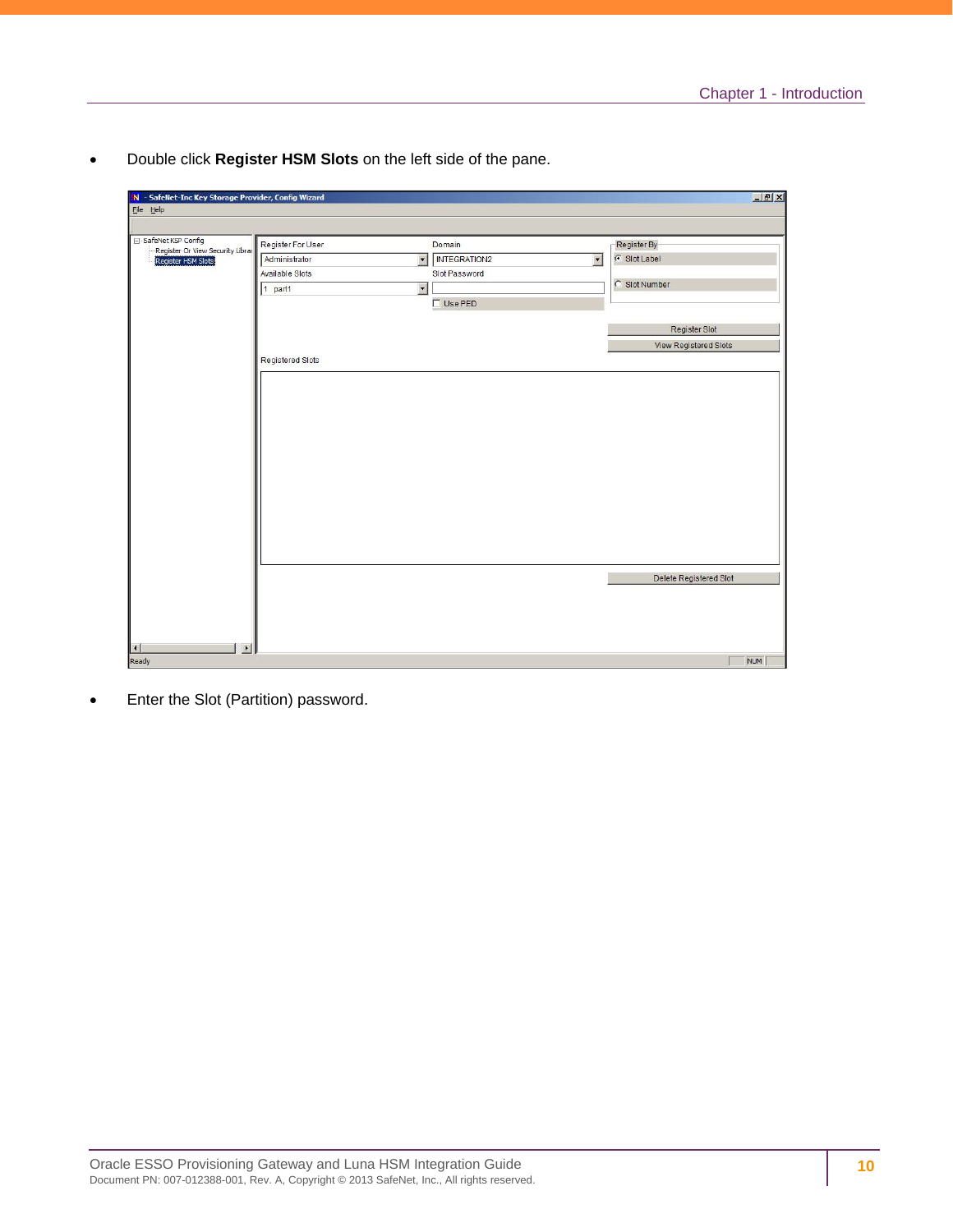• Click on **Register Slot** to register the slot for Domain\User. On successful registration you will receive a message "**The slot was successfully and securely registered"**.

| N - SafeNet-Inc Key Storage Provider, Config Wizard<br>File Help |                                           |                                          | $-10 \times$                 |
|------------------------------------------------------------------|-------------------------------------------|------------------------------------------|------------------------------|
| SafeNet KSP Config<br>Register Or View Security Librar           | Register For User                         | Domain                                   | Register By                  |
| Register HSM Slots                                               | $\overline{\phantom{a}}$<br>Administrator | INTEGRATION2<br>$\overline{\phantom{a}}$ | G Slot Label                 |
|                                                                  | Available Slots                           | Slot Password                            |                              |
|                                                                  | $\overline{\phantom{a}}$<br>1 part1       | *******************                      | C Slot Number                |
|                                                                  |                                           | Use PED                                  |                              |
|                                                                  |                                           |                                          | Register Slot                |
|                                                                  |                                           |                                          | <b>View Registered Slots</b> |
|                                                                  | Registered Slots                          |                                          |                              |
|                                                                  |                                           | OK                                       |                              |
| $\left  \cdot \right $                                           |                                           |                                          | Delete Registered Slot       |
| Ready                                                            |                                           |                                          | NUM                          |
| Start                                                            | <b>EL @ N</b> - SafeNet-Inc Key St        |                                          | 4:26 PM                      |

You need to register the slot for NT\_AUTHORITY\SYSTEM.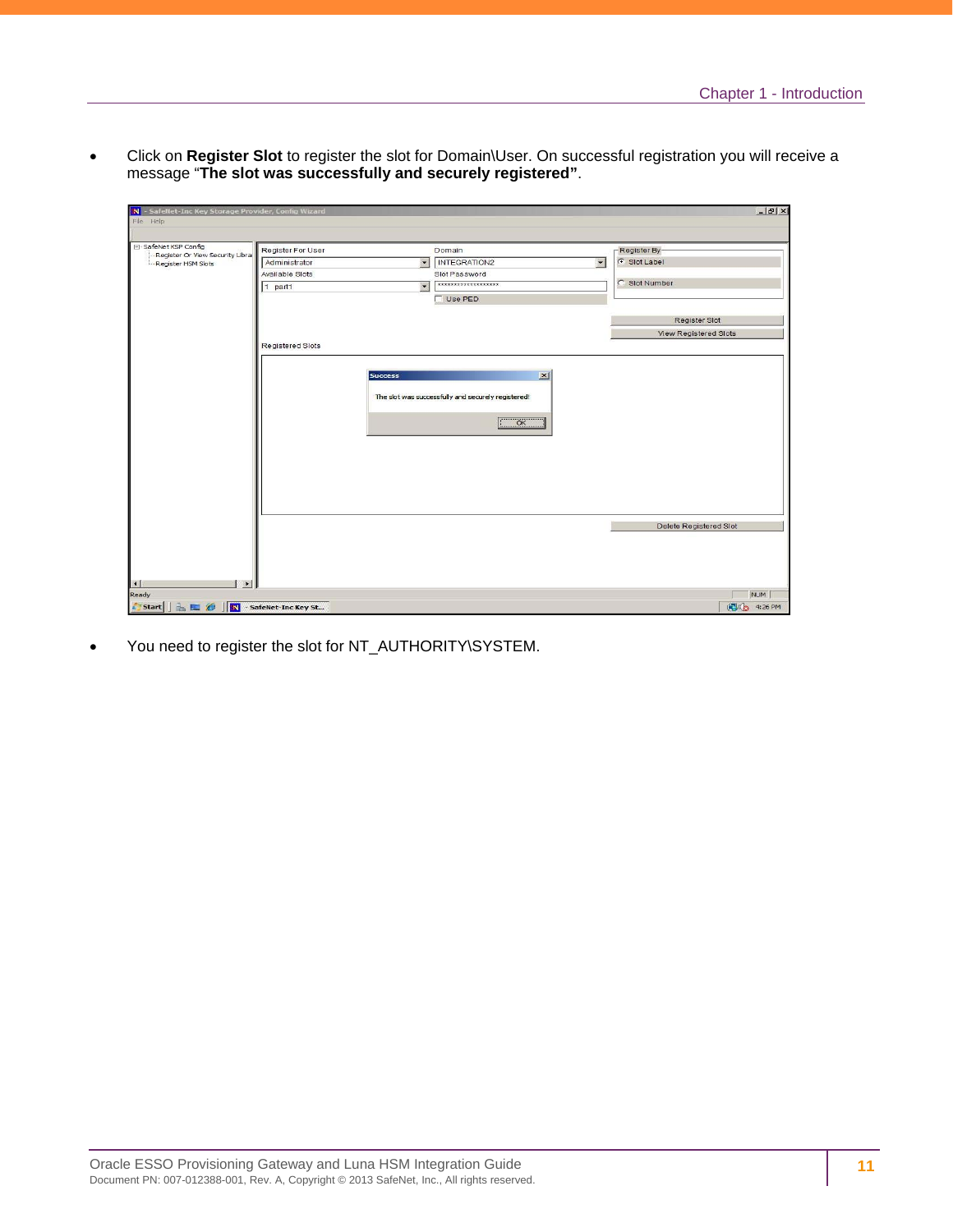#### Chapter 1 - Introduction

| IN - SafeNet-Inc Key Storage Provider, Config Wizard<br>File Help |                   |                |                |                          |                        |
|-------------------------------------------------------------------|-------------------|----------------|----------------|--------------------------|------------------------|
|                                                                   |                   |                |                |                          |                        |
| □ SafeNet KSP Config                                              | Register For User |                | Domain         |                          | -Register By-          |
| Register Or View Security Library                                 | SYSTEM            |                | T NT AUTHORITY | $\overline{\phantom{a}}$ | G Slot Label           |
| Register HSM Slots                                                | Available Slots   |                | Slot Password  |                          |                        |
|                                                                   | part1<br>I1.      | $\blacksquare$ | ********       |                          | C Slot Number          |
|                                                                   |                   |                | $\Box$ Use PED |                          |                        |
|                                                                   |                   |                |                |                          |                        |
|                                                                   |                   |                |                |                          | Register Slot          |
|                                                                   |                   |                |                |                          | View Registered Slots  |
|                                                                   | Registered Slots  |                |                |                          |                        |
|                                                                   | SlotNum:1         |                |                |                          |                        |
|                                                                   |                   |                |                |                          |                        |
|                                                                   |                   |                |                |                          |                        |
|                                                                   |                   |                |                |                          |                        |
|                                                                   |                   |                |                |                          |                        |
|                                                                   |                   |                |                |                          |                        |
|                                                                   |                   |                |                |                          |                        |
|                                                                   |                   |                |                |                          |                        |
|                                                                   |                   |                |                |                          |                        |
|                                                                   |                   |                |                |                          |                        |
|                                                                   |                   |                |                |                          |                        |
|                                                                   |                   |                |                |                          |                        |
|                                                                   |                   |                |                |                          |                        |
|                                                                   |                   |                |                |                          |                        |
|                                                                   |                   |                |                |                          |                        |
|                                                                   |                   |                |                |                          |                        |
|                                                                   |                   |                |                |                          |                        |
|                                                                   |                   |                |                |                          |                        |
|                                                                   |                   |                |                |                          |                        |
|                                                                   |                   |                |                |                          |                        |
|                                                                   |                   |                |                |                          |                        |
|                                                                   |                   |                |                |                          |                        |
|                                                                   |                   |                |                |                          |                        |
|                                                                   |                   |                |                |                          |                        |
|                                                                   |                   |                |                |                          |                        |
|                                                                   |                   |                |                |                          |                        |
|                                                                   |                   |                |                |                          |                        |
|                                                                   |                   |                |                |                          |                        |
|                                                                   |                   |                |                |                          |                        |
|                                                                   |                   |                |                |                          |                        |
|                                                                   |                   |                |                |                          |                        |
|                                                                   |                   |                |                |                          | Delete Registered Slot |
|                                                                   |                   |                |                |                          |                        |
|                                                                   |                   |                |                |                          |                        |
|                                                                   |                   |                |                |                          |                        |
|                                                                   |                   |                |                |                          |                        |
|                                                                   |                   |                |                |                          |                        |
|                                                                   |                   |                |                |                          |                        |
|                                                                   |                   |                |                |                          |                        |
|                                                                   |                   |                |                |                          |                        |
|                                                                   |                   |                |                |                          |                        |
|                                                                   |                   |                |                |                          |                        |
|                                                                   |                   |                |                |                          | NUM                    |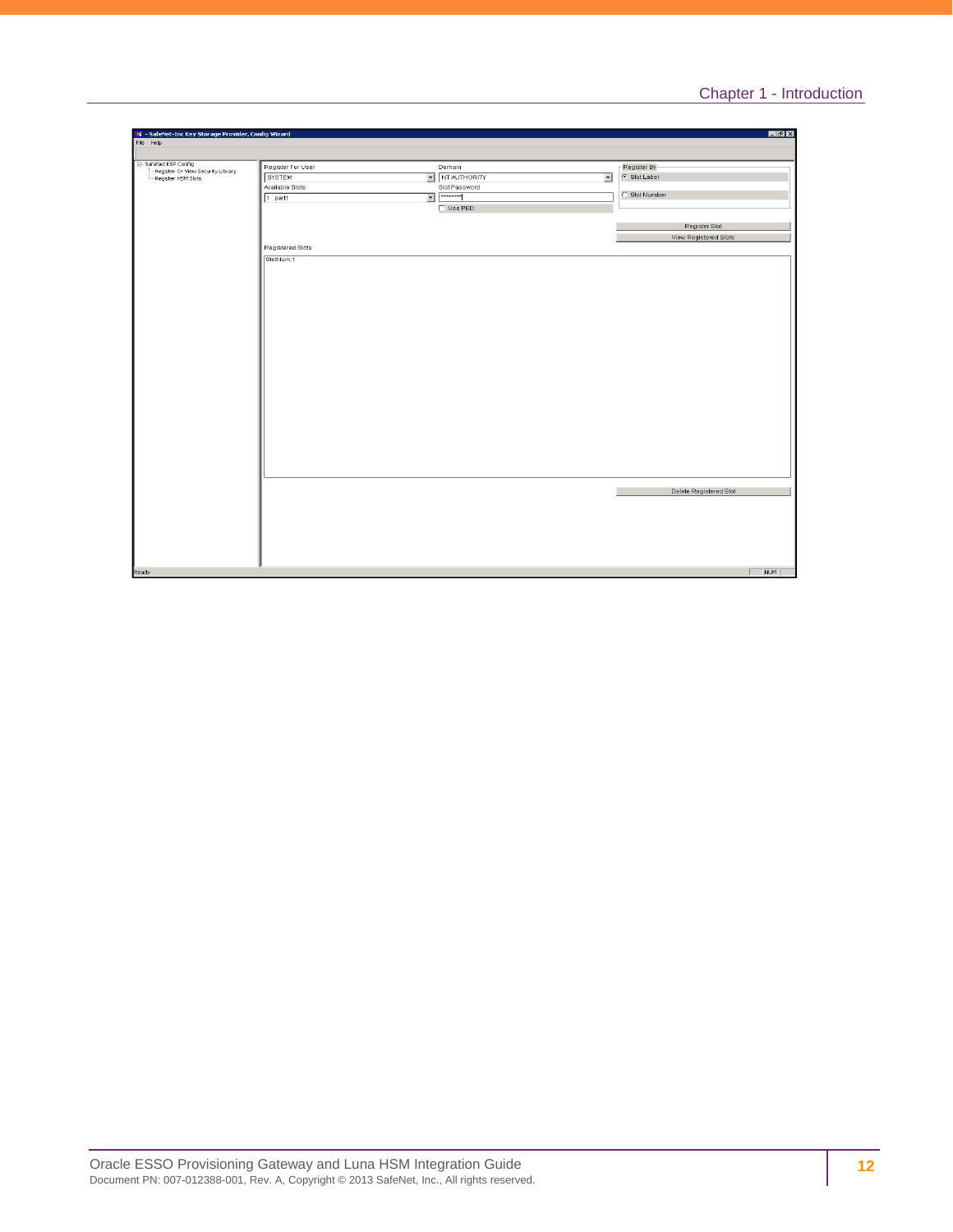# <span id="page-12-0"></span>CHAPTER 2 Integrating Oracle ESSO-PG with Luna

### Setting up Luna with Oracle ESSO-PG

To set up Luna HSM for Oracle ESSO-PG, kindly perform the following steps:

#### Setting up Luna SA for Active Directory Certificate Services

To set up Luna SA for Active Directory Certificate Services, kindly refer the Microsoft Active Directory Certificate Services Integration Guide with Luna SA.

#### **1. Before Installing the ESSO-PG Server**

You must turn on IIS compatibility mode for the previous version of IIS if you are installing the ESSO-PG Server on a Windows 2008 R2 Server machine.

To add the IIS 6 Management Compatibility role service to IIS:

- a) Click on Start -> Administrative Tools -> Server Manger.
- b) Click on Roles -> Web Server (IIS).
- c) Click on Add Role Services.
- d) In the Role services window, scroll down and select IIS 6 Management Compatibility.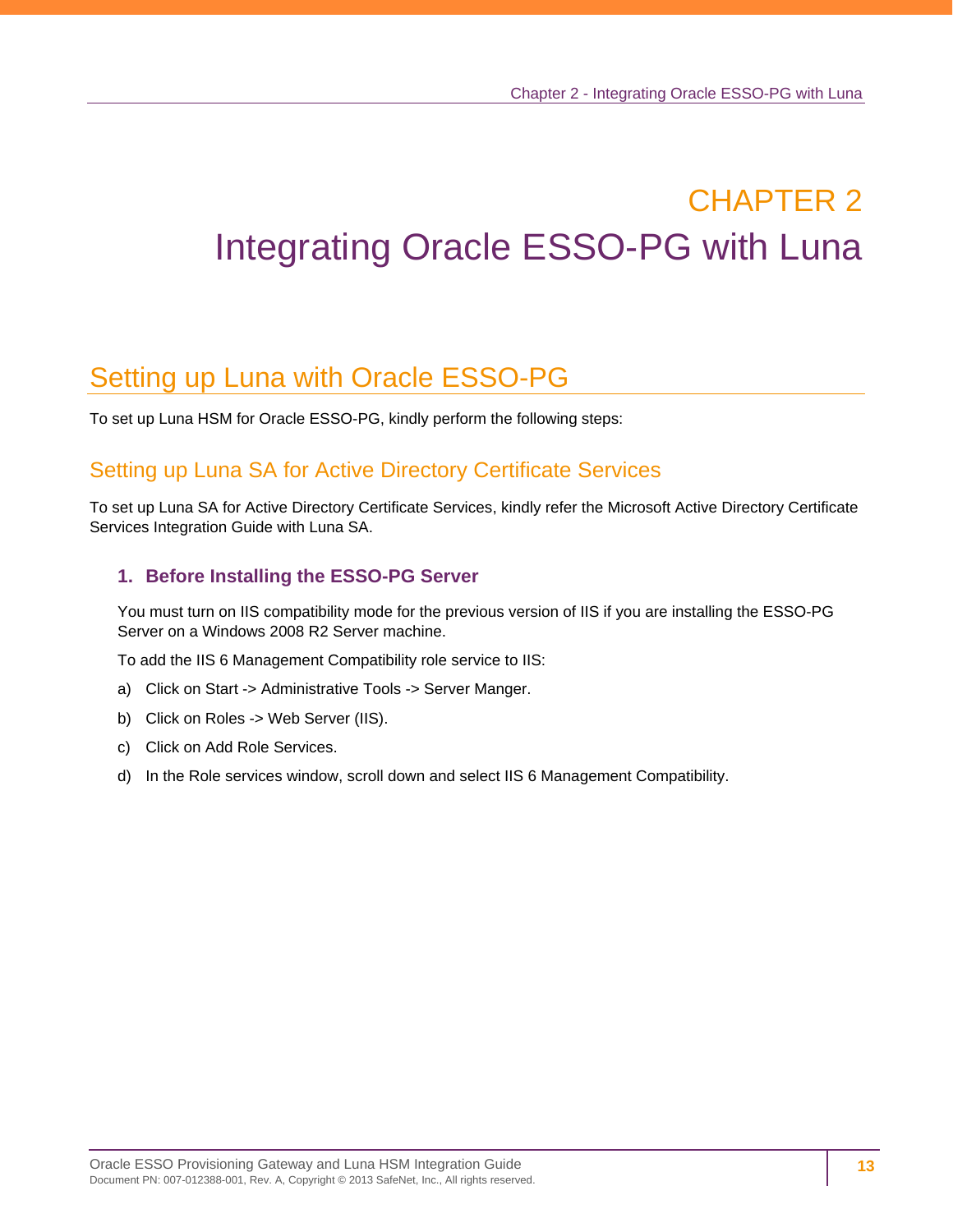

- e) Click Next.
- f) From the Confirmation screen of the Add Roles wizard, click Install.
- g) After configuring IIS 6 Management Compatibility, install the ESSO-PG Server.



**NOTE:** For all Web Services using .NET and IIS, where .NET is installed before IIS is configured, you must run the command "aspnet\_regiis –i from the command prompt after you have completed all of the other steps. (The aspnet\_regiis tool is located in "%WINDIR%\Microsoft.NET\Framework\v2.0.50727.)

#### **2. Installing the Server**

To install and configure the ESSO-PG Server:

- a) Close all programs.
- b) Insert the installation CD in your CD-ROM drive (or start the installation from a shared network drive).
- c) In the \Server folder, double-click the Server file. Wait while the installer loads.
- d) On the Welcome Panel, click Next.
- e) On the Setup Type screen, select Complete or Custom. Complete installs all program files. Custom allows you to choose which program files are installed and where they are installed. Custom installations are only recommended for advanced users. Click Next.
- f) ESSO-PG is ready to be installed. Click Install. Wait for the installation to complete. When it is done, click Finish.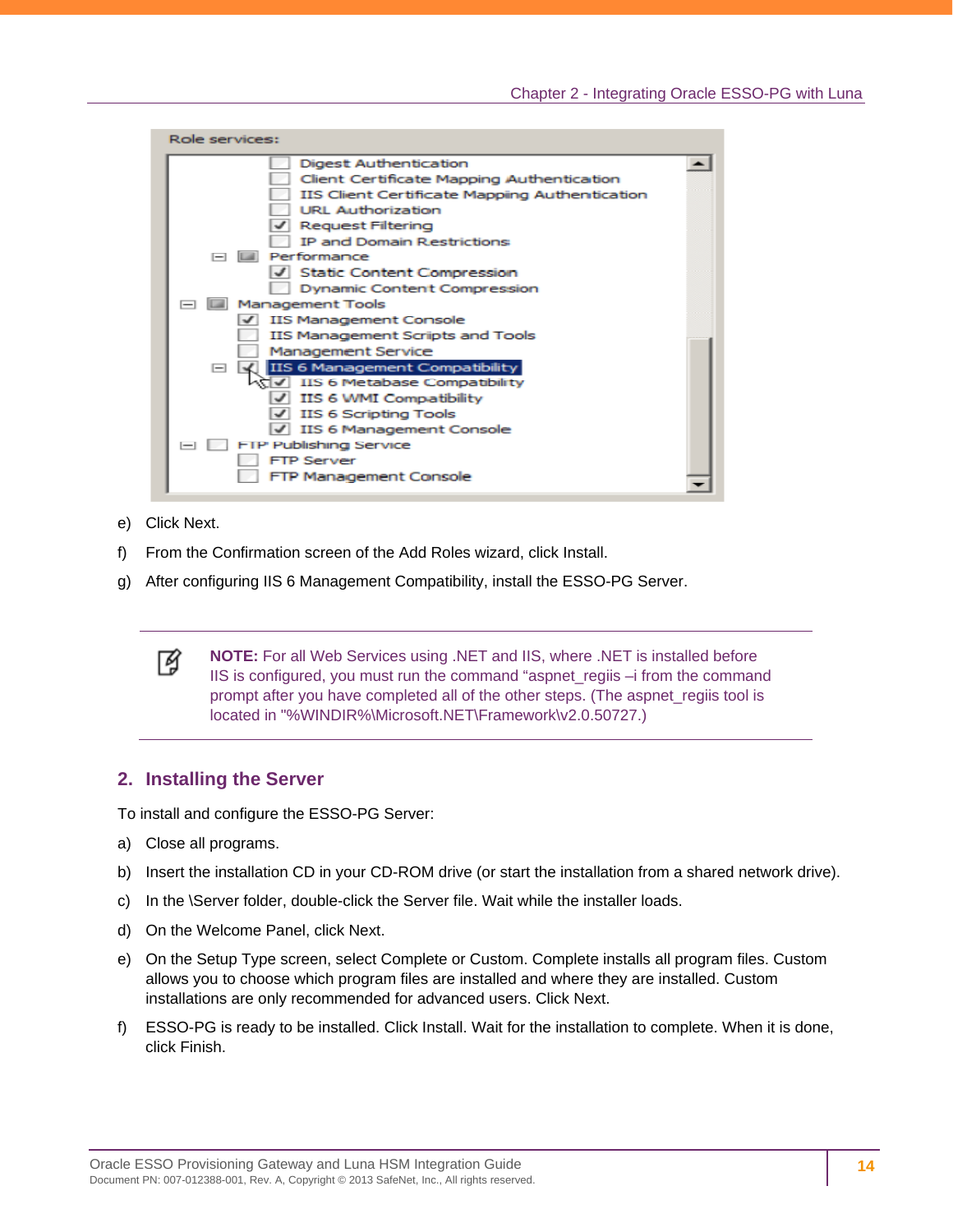#### **3. After installing the ESSO-PG Server**

Now you need to create a new App Pool and move your ESSO-PG Console and ESSO-PG Service into it.

- a) Click on Start -> Administrative Tools -> Internet Information Services (IIS) Manager.
- b) Expand the Server tree in left hand pane click on Application Pools.
- c) Click on Add Application Pool.
- d) Enter the Name as PG AppPool, Select .NET Framework version as 2.0.x and Managed pipeline mode as Classic.

| <b>Le Internet Information Services (IIS) Manager</b>                                                                                      |                                                                                                                                                                                                                                                                                                                                                                                                                                                                                                                                                                                                                                                                                                                                                                                                                                                                         | $ \Box$ $\times$                                                                                                                                                                                                                                                                                                                   |
|--------------------------------------------------------------------------------------------------------------------------------------------|-------------------------------------------------------------------------------------------------------------------------------------------------------------------------------------------------------------------------------------------------------------------------------------------------------------------------------------------------------------------------------------------------------------------------------------------------------------------------------------------------------------------------------------------------------------------------------------------------------------------------------------------------------------------------------------------------------------------------------------------------------------------------------------------------------------------------------------------------------------------------|------------------------------------------------------------------------------------------------------------------------------------------------------------------------------------------------------------------------------------------------------------------------------------------------------------------------------------|
| ▶ ESSO ▶ Application Pools<br>Ð                                                                                                            |                                                                                                                                                                                                                                                                                                                                                                                                                                                                                                                                                                                                                                                                                                                                                                                                                                                                         | $\bullet \times \cap \bullet$                                                                                                                                                                                                                                                                                                      |
| View<br>Help<br>File                                                                                                                       |                                                                                                                                                                                                                                                                                                                                                                                                                                                                                                                                                                                                                                                                                                                                                                                                                                                                         |                                                                                                                                                                                                                                                                                                                                    |
| <b>Connections</b><br>$\bullet$ $\Box$ $\beta$<br>Start Page<br>E-G ESSO (INTEGRATION\Administral<br><b>Application Pools</b><br>E o Sites | Application Pools<br>This page lets you view and manage the list of application pools on the server. Application pools are<br>associated with worker processes, contain one or more applications, and provide isolation among<br>different applications.<br>v Go v Show All Group by: No Grouping<br>Filter:<br>.NET Frame   Managed Pipeli<br>Status<br>Identity<br>Name $-$<br>ASP.NET v4.0<br>Started<br>v4n<br>Integrated<br>ApplicationPoolIde<br><u> ? X</u><br>ASP.NET v4.0 Classic Edit Application Pool<br>ApplicationPoolIde<br>Classic .NET AppPool<br>ApplicationPoolIde<br>Name:<br>DefaultAppPool<br>ApplicationPoolIde<br>S AppPool<br>PG AppPool<br>ApplicationPoolIde<br>.NET Framework version:<br>$\blacktriangledown$<br>.NET Framework v2.0.50727<br>Managed pipeline mode:<br>Classic<br>⊽<br>Start application pool immediately<br>OK.<br>Cancel | <b>Actions</b><br>Add Application Pool<br>Set Application Pool Defaults<br><b>Application Pool Tasks</b><br>Þ<br>Start<br>Stop<br>e<br>Recycle<br><b>Edit Application Pool</b><br>E<br>Basic Settings<br>Recycling<br>Advanced Settings<br>Rename<br><b>X</b> Remove<br><b>View Applications</b><br>$\odot$<br>Help<br>Online Help |

- e) Click on OK button.
- f) Click on Sites -> Default Web Site and right-click ESSO-PG Console.
- g) Select Manage Application >Advanced Settings. In the Advanced Settings window, select Application Pool.
- h) In the Select Application Pool window, select PG AppPool.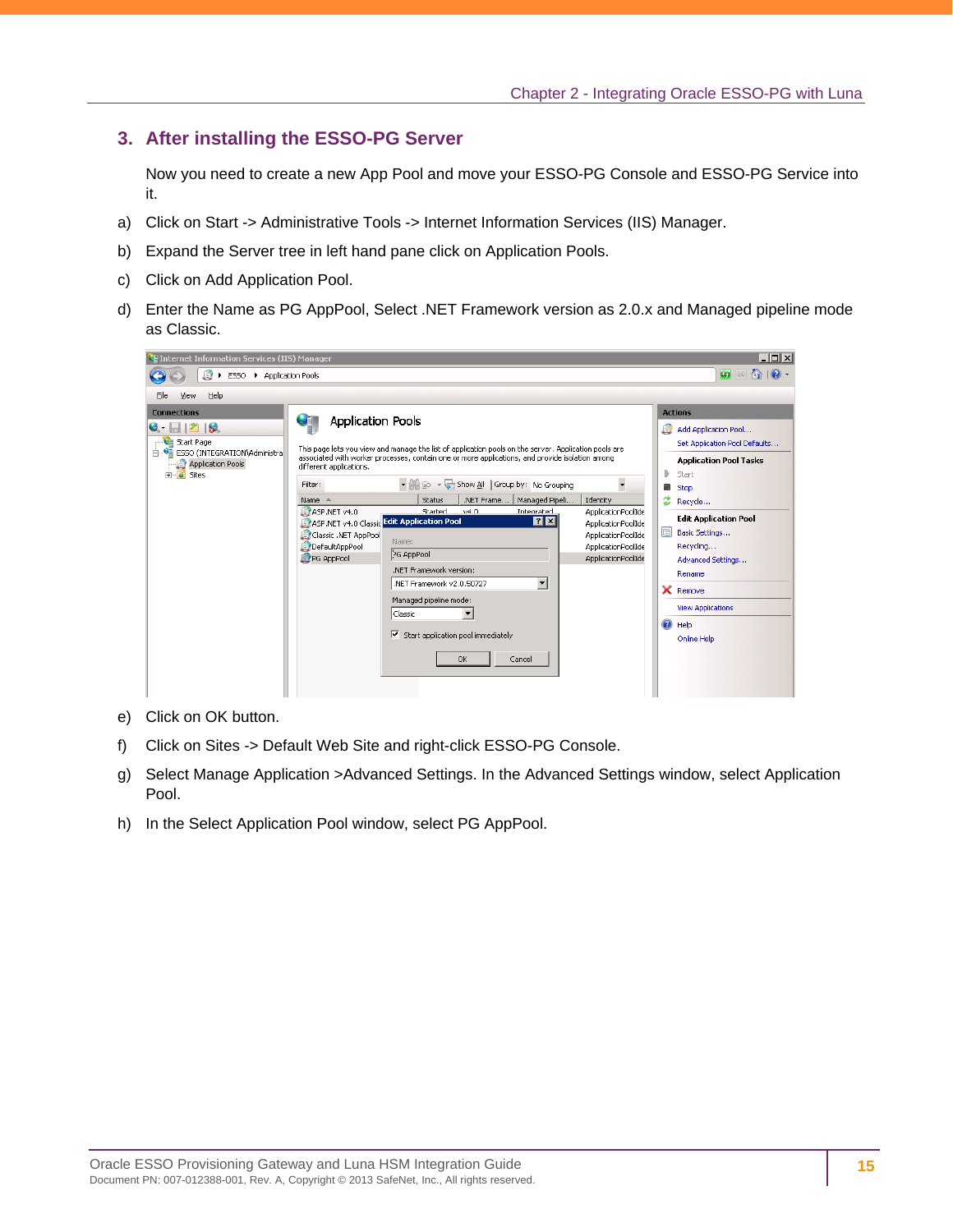| Internet Information Services (IIS) Manager                                                                                                                                                                                                                                                                                            |                                                                                                                                                                                                                                                                                                                                                                                                             |                                                                                                                                                 | $\Box$                                                                                                                                                                                                                                                                                                                                       |
|----------------------------------------------------------------------------------------------------------------------------------------------------------------------------------------------------------------------------------------------------------------------------------------------------------------------------------------|-------------------------------------------------------------------------------------------------------------------------------------------------------------------------------------------------------------------------------------------------------------------------------------------------------------------------------------------------------------------------------------------------------------|-------------------------------------------------------------------------------------------------------------------------------------------------|----------------------------------------------------------------------------------------------------------------------------------------------------------------------------------------------------------------------------------------------------------------------------------------------------------------------------------------------|
| $\cdot$ $\bullet$                                                                                                                                                                                                                                                                                                                      | ▶ ESSO ▶ Sites ▶ Default Web Site ▶ v-GO PM Console ▶                                                                                                                                                                                                                                                                                                                                                       |                                                                                                                                                 | $\bullet \times \bullet \bullet$                                                                                                                                                                                                                                                                                                             |
| Help<br>File<br>View                                                                                                                                                                                                                                                                                                                   |                                                                                                                                                                                                                                                                                                                                                                                                             |                                                                                                                                                 |                                                                                                                                                                                                                                                                                                                                              |
| <b>Connections</b><br>î<br>$Q$ $  2 8$<br>Start Page<br>Filter<br>□ G ESSO (INTEGRATION\Administra<br><b>ASI</b><br><b>Application Pools</b><br>$\Box$ Sites<br>Default Web Site<br>由…<br>m<br>aspnet client<br>CertEnroll<br>Ė<br>Auth<br>Ėŀ<br><b>CertSrv</b><br>Ė.<br>y-GO PM Console<br>V-GO PM Service<br>.NE<br>Le<br>Pro<br>II5 | <b>Advanced Settings</b><br>$\Box$ (General)<br>Application Pool<br>Physical Path<br>Physical Path Credentials<br>Physical Path Credentials Logon Type   ClearText<br>Virtual Path<br>$\boxminus$ Behavior<br><b>Enabled Protocols</b><br><b>Select Application Pool</b><br>Application pool:<br>PG AppPool<br>DefaultAppPool<br>ASP.NET v4.0<br>ASP.NET v4.0 Classic<br>Classic .NET AppPool<br>PG AppPool | ? X <br>PG AppPool<br>C:\Program Files (x86)\Passlogix\v-G<br>/v-GO PM Console<br>http<br><b>78</b><br>$\overline{\phantom{0}}$<br>OK<br>Cancel | <b>Actions</b><br>$\rho$ Explore<br>Edit Permissions<br>画<br>Basic Settings<br>$\blacktriangle$<br><b>View Virtual Directories</b><br>$\left( \mathbf{v}\right)$<br><b>Manage Application</b><br><b>Browse Application</b><br>Browse *: 80 (http)<br><sup>O</sup> Browse *: 443 (https)<br>Advanced Settings<br><b>O</b> Help<br>Online Help |

- i) Click OK.
- j) Follow the same steps to move the ESSO-PG Service into the PG AppPool.

#### **4. Configuring a 64-bit OS to Run ESSO-PG Server**

- a) Open Internet Information Services (IIS) Manager.
- b) Click Application Pools.
- c) Right-click PG AppPool and select Advanced Settings...
- d) Change "Enable 32-bit Applications" settings to True.
- e) Click OK.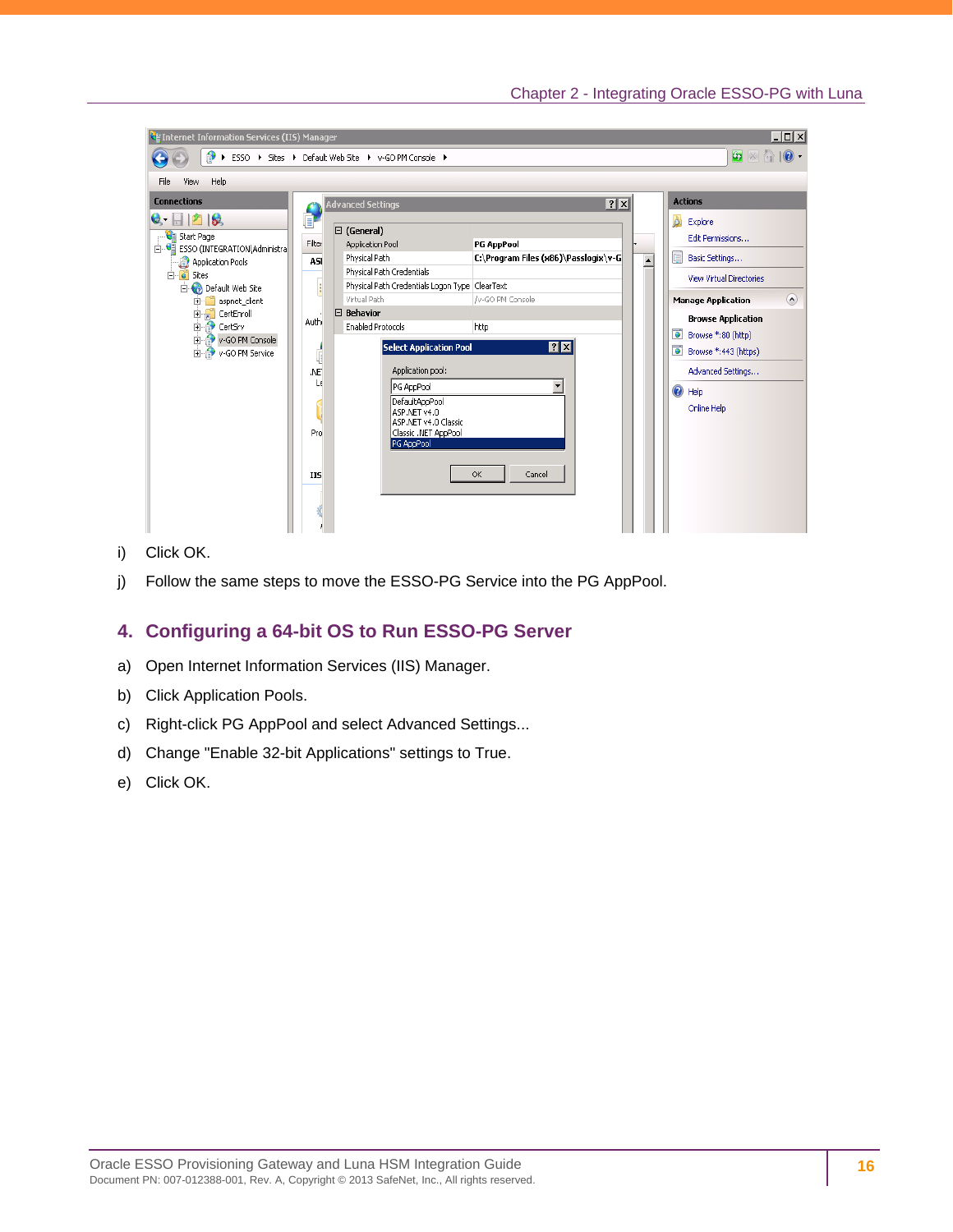| Help<br>View<br>File                                                                                                                                                                                                                                                        |                                                                     |                                                                                                                                                                                                                                                                                                                                 |                                                                                                                                                                                                                                                                              |                                                       |                             |                                                                                                                                                                                        |
|-----------------------------------------------------------------------------------------------------------------------------------------------------------------------------------------------------------------------------------------------------------------------------|---------------------------------------------------------------------|---------------------------------------------------------------------------------------------------------------------------------------------------------------------------------------------------------------------------------------------------------------------------------------------------------------------------------|------------------------------------------------------------------------------------------------------------------------------------------------------------------------------------------------------------------------------------------------------------------------------|-------------------------------------------------------|-----------------------------|----------------------------------------------------------------------------------------------------------------------------------------------------------------------------------------|
| <b>Connections</b><br>$\mathbf{e}$ $\mathbf{H}$ $\mathbf{B}$<br>Start Page<br>E-G ESSO (INTEGRATION\Administra<br><b>Application Pools</b><br>白 o Sites<br>Default Web Site<br>E aspnet_client<br><b>E</b> <sub>r</sub> CertEnroll<br><b>E</b> CertSrv<br>由 v-GO PM Console | This p<br>assoc<br>differi<br>Filter<br>Name<br>ė.<br>Ō.<br>ă.<br>Ô | <b>Advanced Settings</b><br>$\Box$ (General)<br>.NET Framework Version<br>Enable 32-Bit Applications<br>Managed Pipeline Mode<br>Name<br>Queue Length<br>Start Automatically<br>$\boxminus$ CPU<br>Limit                                                                                                                        | v2.0<br>$\overline{\phantom{a}}$<br><b>True</b><br>Classic<br>PG AppPool<br>1000<br>True<br>O.                                                                                                                                                                               | 7x<br>PoolIde<br>PoolIde<br>PoolIde                   | 廬<br>$\mathbb{D}$<br>t<br>画 | <b>Actions</b><br>Add Application Pool<br>Set Application Pool Defaults<br><b>Application Pool Tasks</b><br>Start<br>Stop<br>Recycle<br><b>Edit Application Pool</b><br>Basic Settings |
| E v-GO PM Service                                                                                                                                                                                                                                                           | <b>虚P</b>                                                           | Limit Action<br>Limit Interval (minutes)<br>Processor Affinity Enabled<br>Processor Affinity Mask<br>□ Process Model<br>Identity<br>Idle Time-out (minutes)<br>Load User Profile<br>Maximum Worker Processes<br>Ping Enabled<br>Ping Maximum Response Time (second 90<br>Ping Period (seconds)<br>Shutdown Time Limit (seconds) | NoAction<br>0<br>False<br>4294967295<br><b>ApplicationPoolIdentity</b><br>20<br>False<br>$\mathbf{1}$<br>True<br>30<br>90                                                                                                                                                    | <b>PoolIde</b><br>PoolIde<br>$\overline{\phantom{a}}$ | $\odot$                     | Recycling<br>Advanced Settings<br>Rename<br><b>X</b> Remove<br><b>View Applications</b><br>Help<br>Online Help                                                                         |
|                                                                                                                                                                                                                                                                             |                                                                     | Startun Time Limit (seconds)<br><b>Enable 32-Bit Applications</b>                                                                                                                                                                                                                                                               | $90 -$<br>[enable32BitAppOnWin64] If set to true for an application pool on a 64-bit operating<br>system, the worker process(es) serving the application pool will be in WOW64<br>(Windows on Windows64) mode. Processes in WOW64 mode are 32-bit processes<br>OK.<br>Cancel | h                                                     |                             |                                                                                                                                                                                        |

f) Restart IIS.

#### **5. Creating or Identifying a User Account for Anonymous Logon**

You must create or identify a dedicated Anonymous User account through which ESSO-PG users and administrators access ESSO-PG Web Services. This Anonymous User account should be a member of the Administrators group. To create a new user account or assign Administrator rights to an existing account, use the Active Directory Users and Computers console (for an Active Directory domain) or the Computer Management console (for non-AD domains).

- a) Click on Start -> Administrative Tools -> Active Directory Users and Computers.
- b) Right click on Users and select New -> User.
- c) Enter the details and click Next.

Ne Internet Information Cervices (IIC) Manager

- d) Enter the Password and Confirm password.
- e) Click Next and then Finish to create the user.
- f) Right click to the user and click Add to group…
- g) Type Administrators and click OK. Close the console.
- h) Launch the Microsoft IIS Manager.
- i) In the left-hand tree, drill down to <Server> -> Sites -> Default Web Site and select the ESSO-PG Console site node.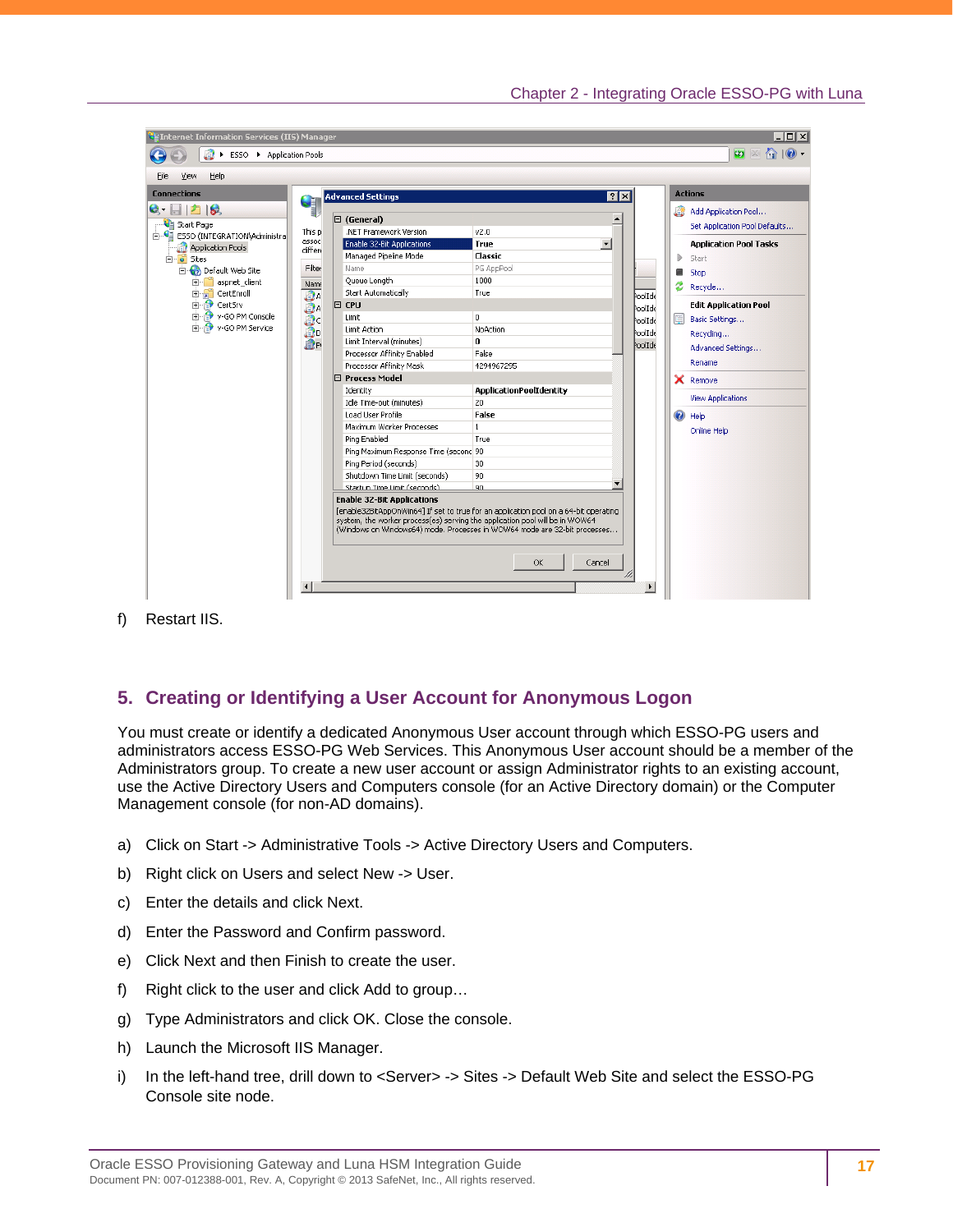- j) In the IIS section of the center pane, double-click Authentication.
- k) In the Authentication pane, right-click Anonymous Authentication and select Edit.
- l) In the dialog box that appears, select Specific User and click Set.
- m) In the dialog box that appears, enter the name of the anonymous access user account in the <DOMAIN>\<user> form, and the appropriate password, then click OK.

| <b>E</b> Internet Information Services (IIS) Manager                                                                                                         |                                                                                                                                                                                                                                                              |                                                 |                                                                                                | $ \Box$ $\times$                                                                                              |
|--------------------------------------------------------------------------------------------------------------------------------------------------------------|--------------------------------------------------------------------------------------------------------------------------------------------------------------------------------------------------------------------------------------------------------------|-------------------------------------------------|------------------------------------------------------------------------------------------------|---------------------------------------------------------------------------------------------------------------|
| $\cdot$ $\bullet$                                                                                                                                            | ▶ ESSO ▶ Sites ▶ Default Web Site ▶ v-GO PM Console ▶                                                                                                                                                                                                        |                                                 |                                                                                                | $\mathbf{c}_2$ $\infty$<br>合上<br>$\boldsymbol{Q}$ .                                                           |
| Help<br>View<br>File                                                                                                                                         |                                                                                                                                                                                                                                                              |                                                 |                                                                                                |                                                                                                               |
| <b>Connections</b><br>$\mathbf{G}$ $\mathbf{H}$ $\mathbf{E}$ $\mathbf{R}$<br>Start Page<br>E-G ESSO (INTEGRATION\Administral                                 | Authentication<br>î<br>$\ddot{\phantom{0}}$<br>Group by: No Grouping                                                                                                                                                                                         |                                                 |                                                                                                | <b>Alerts</b><br>Challenge-based and login<br>redirect-based authentication<br>cannot be used simultaneously. |
| <b>Application Pools</b>                                                                                                                                     | Name $-$                                                                                                                                                                                                                                                     | <b>Status</b>                                   | Response Type                                                                                  | <b>Actions</b>                                                                                                |
| <b>E</b> Sites<br>Default Web Site<br>aspnet_client<br>Ėŀ<br>٦<br>CertEnroll<br>Ė<br>Ė<br>CertSrv<br>ė<br>€<br>v-GO PM Console<br>Ė.<br>ð<br>v-GO PM Service | Anonymous Authentication<br>ASP.NET Impersonation<br>Forms Authentication<br>Windows Authentication<br><b>Set Credentials</b><br><b>Edit</b><br>User name:<br>An <sub>t</sub><br>Integration\ESSO<br>$\sigma$<br>Password:<br><br>O<br>Confirm password:<br> | Enabled<br>Enabled<br>Enabled<br>Enabled<br>OK. | HTTP 302 Login/Redirect<br>HTTP 401 Challenge<br> 7 X <br>7x<br>$\mathbf{r}$<br>hcel<br>Cancel | Disable<br>Edit<br>$\circledcirc$<br>Help<br>Online Help                                                      |

- n) Click OK in the Edit Anonymous Access… dialog to dismiss it.
- o) Repeat steps i-n for the ESSO-PG Service site.
- p) When you have finished, restart Microsoft IIS to apply your changes.

#### **6. Enabling SSL**

Note: IIS Manager does not support the creation of certificates protected by CNG Keys and these need to be created using the Microsoft command line utilities.

#### **Create a certificate request**

To generate a request for an SSL certificate linked to a RSA key, create a file called request.inf with the following information:

```
[Version]
Signature= "$Windows NT$" 
[NewRequest] 
Subject = "C=IN,CN=ESSO.Integration.com,O=SafeNet,OU=TestET,L=GBNagar,S=UP" 
HashAlgorithm = SHA1 
KeyAlgorithm = RSAKeyLength = 2048
```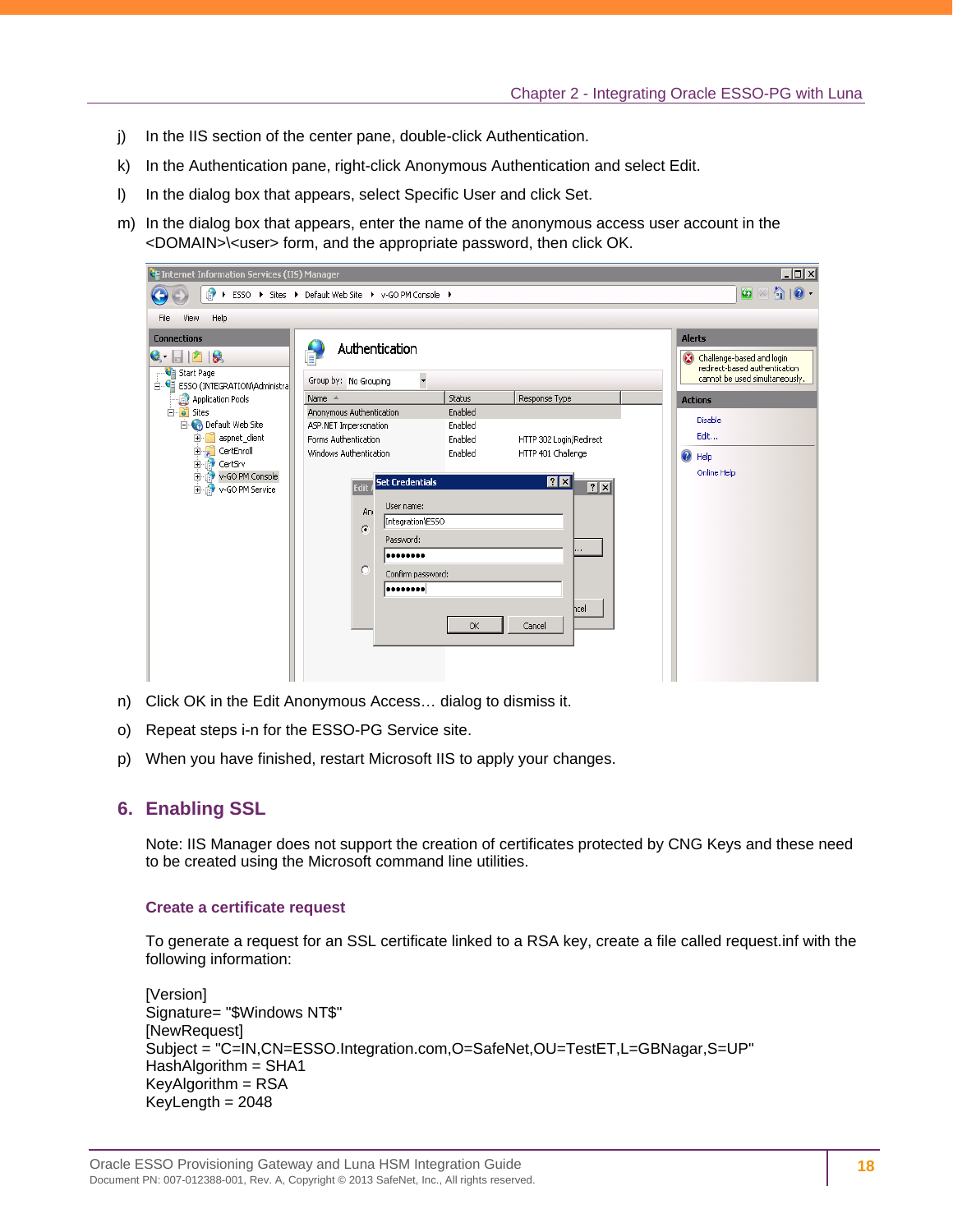ProviderName = "Safenet Key Storage Provider" KeyUsage = 0xf0 MachineKeySet = True [EnhancedKeyUsageExtension] OID=1.3.6.1.5.5.7.3.1

- 1. Specify the subject details of the Domain Controller which is issuing the certificate.
- 2. Specify the key algorithm and key length as required (e.g. RSA).
- 3. Specify the Provider name as "Safenet Key Storage Provider"
- 4. Save the above content in the file request.inf.

To create the certificate request for the Certification Authority, open the command prompt execute the command:

#### **certreq.exe –new request.inf request.req**

This creates a certificate request file request.req that can be sent to a Certificate Authority.

#### **Install the Certificate**

After creating the certificate request, you obtain the certificate by using the CA web interface. Submit the request to the Certificate Authority and obtain the signed certificate from CA.

To make the certificate available for use in IIS, execute the command

#### **certreq.exe –accept somecert.cer**

Where somecert.cer is the binary certificate exported from the CA.

Now Open the command prompt and type MMC and click Enter.

Click File -> Add Remove Snap-in…

Click Certificate -> Add -> Computer Account -> Next -> Local Computer -> Finish -> OK.

Click Certificates (Local Computer) -> Personal -> Certificates.

Right click on the certificate and click Properties.

Select General tab, type Friendly name and click OK.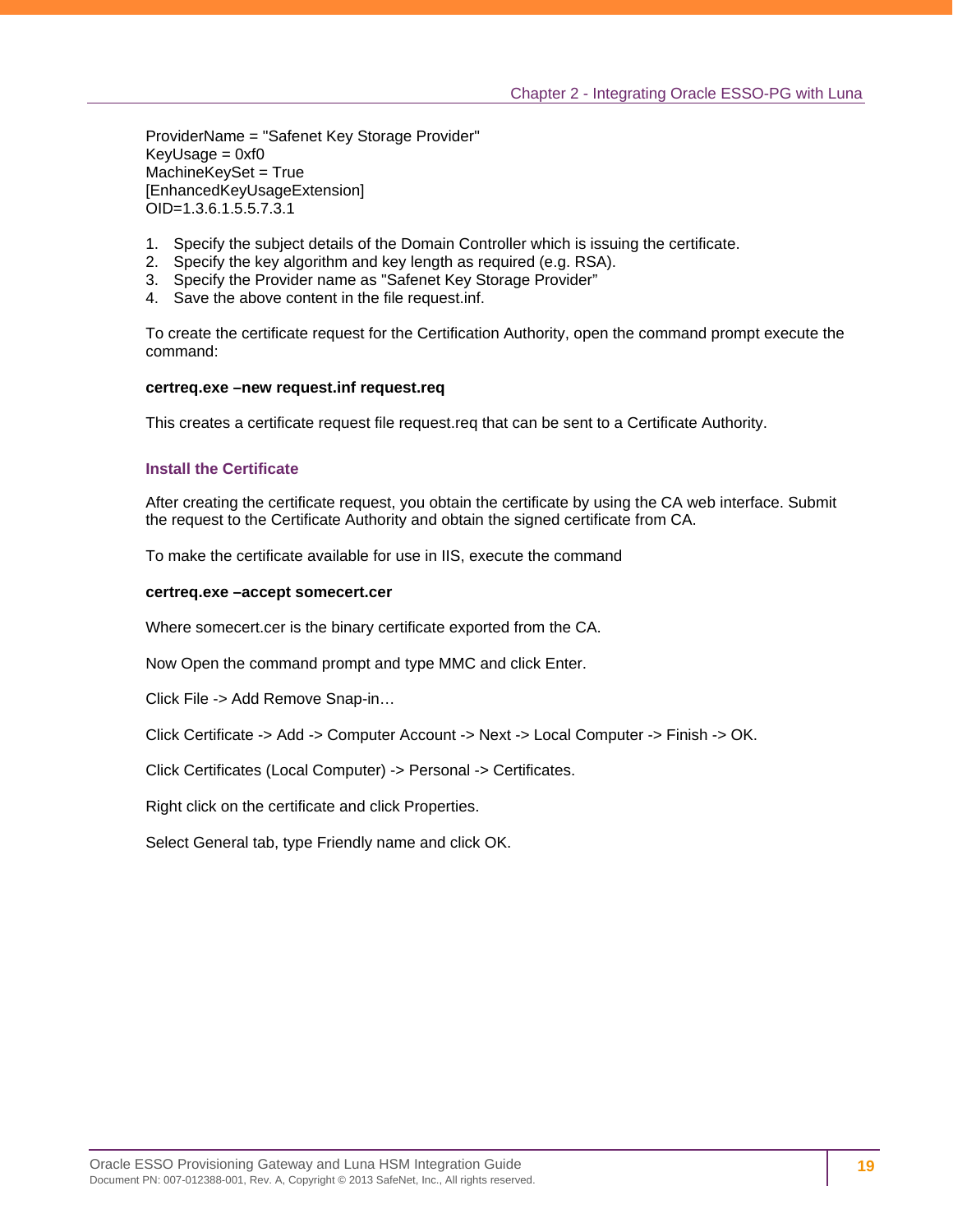| 素 Console1 - [Console Root\Certificates (Local Comp <b>ESSO,Integration.com Properties</b>                                                                                                                                                | 7x                                                                                                                                                                                                                          |                                       | $\Box$ D $\Box$             |  |
|-------------------------------------------------------------------------------------------------------------------------------------------------------------------------------------------------------------------------------------------|-----------------------------------------------------------------------------------------------------------------------------------------------------------------------------------------------------------------------------|---------------------------------------|-----------------------------|--|
| Action View Favorites Window Help<br>File                                                                                                                                                                                                 | General   Cross-Certificates   OCSP   Extended Validation                                                                                                                                                                   |                                       | $-12$ $\times$              |  |
| $\langle 4 \rangle$<br>$ \times$ $\Box$<br>$ ? $ in<br>扁<br>ls.                                                                                                                                                                           |                                                                                                                                                                                                                             |                                       |                             |  |
| Console Root<br>Issued To $\triangleq$                                                                                                                                                                                                    | Friendly name:<br>Test                                                                                                                                                                                                      | Intended Purpos                       | <b>Actions</b>              |  |
| Certificates (Local Computer)<br>E ESSO. Integral<br>Personal<br>$\Box$<br>ESSO.Integral                                                                                                                                                  | Description:                                                                                                                                                                                                                | Client Authentica<br>Server Authentic | <b>Certificates</b>         |  |
| Certificates<br>Integration-ES<br>Trusted Root Certification Aut                                                                                                                                                                          | Certificate purposes                                                                                                                                                                                                        | $<$ All $>$                           | More Actions                |  |
| Ŧ<br>Enterprise Trust<br>$\overline{+}$                                                                                                                                                                                                   | C Enable all purposes for this certificate                                                                                                                                                                                  |                                       | <b>ESSO.Integration.com</b> |  |
| Intermediate Certification Aut<br>$\overline{+}$<br><b>Trusted Publishers</b><br>$\overline{+}$                                                                                                                                           | C Disable all purposes for this certificate<br>C Enable only the following purposes                                                                                                                                         |                                       | More Actions                |  |
| <b>Untrusted Certificates</b><br>ஈ<br>Third-Party Root Certification<br>Trusted People<br>$\overline{+}$<br>Remote Desktop<br>$\overline{+}$<br>Certificate Enrollment Request<br>曱<br>Smart Card Trusted Roots<br><b>Trusted Devices</b> | Note: You may only edit certificate purposes that are allowed by<br>the certification path.<br>Server Authentication<br>$\left  \right $<br>$\blacktriangleright$<br>Add Purpose<br>Learn more about certificate properties |                                       |                             |  |
| $\blacktriangleright$ $  \cdot  $<br>$\overline{4}$                                                                                                                                                                                       | <b>OK</b><br>Cancel<br>Apply                                                                                                                                                                                                | $\blacktriangleright$                 |                             |  |

#### **Binding the certificate with IIS Web Server**

To bind the certificate with IIS Web Server:

- 1. Open the IIS Manager from Start > Administrative Tools > Internet Information Services (IIS) Manager.
- 2. Under Sites on the left hand side of the IIS Manager Window, select the Default Web Site.
- 3. On the right hand side of the IIS Manager, click the Bindings link.
- 4. In the Site Bindings window, click Add.
- 5. Select the protocol as https.
- 6. Select IP address of machine running IIS from the IP Address dropdown list and port as 443.
- 7. Select the certificate from the drop-down list.
- 8. To complete the certificate binding for SSL connection, click OK.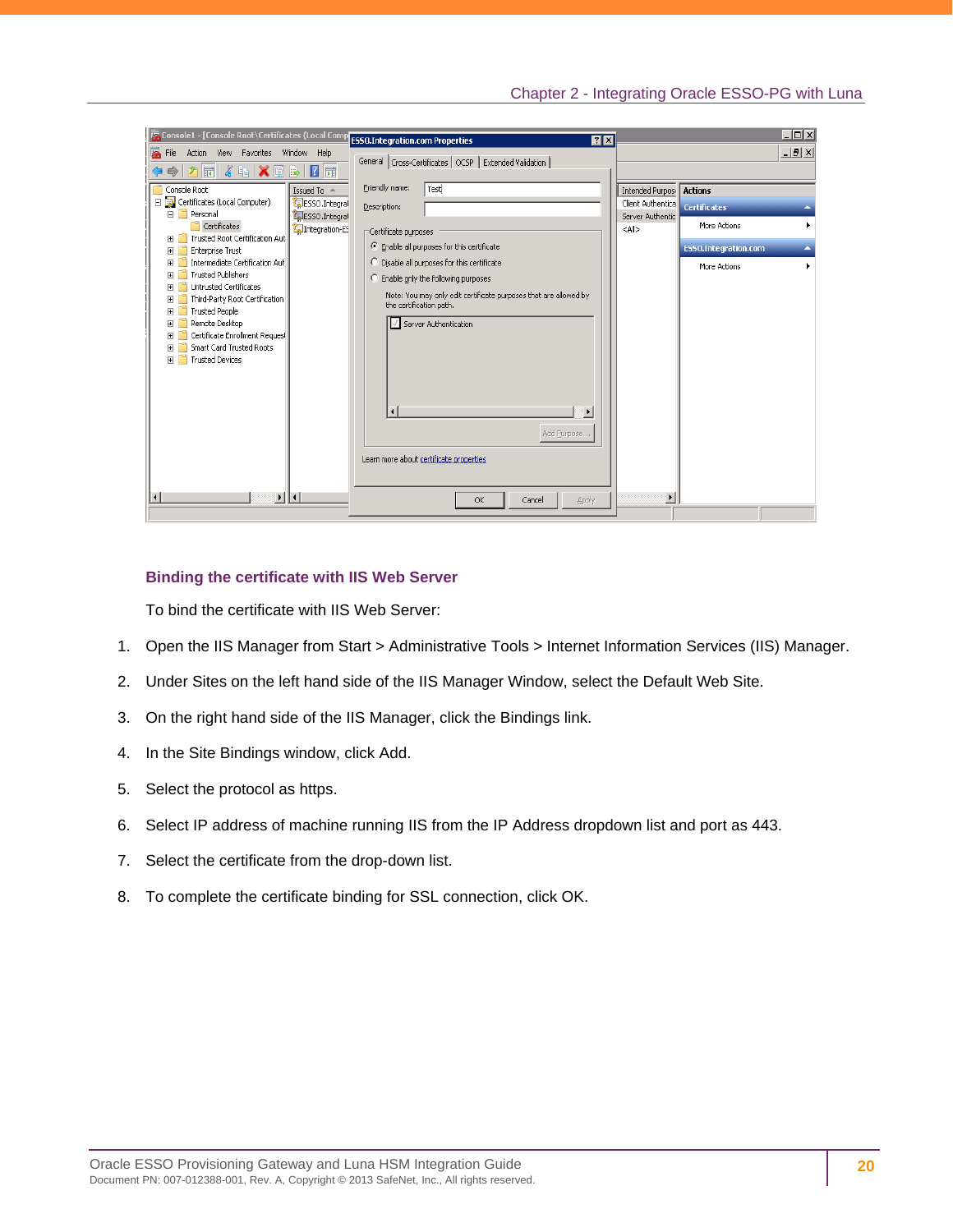| <b>CE</b> Internet Information Services (IIS) Manager                                                                                                                                                                                                                                         |                                                                                                                                                                                                                                                                                                                                                                                                                                                                                                     | $\Box$ D $\Box$                                                                                                                                                                                                                                                                                                                   |
|-----------------------------------------------------------------------------------------------------------------------------------------------------------------------------------------------------------------------------------------------------------------------------------------------|-----------------------------------------------------------------------------------------------------------------------------------------------------------------------------------------------------------------------------------------------------------------------------------------------------------------------------------------------------------------------------------------------------------------------------------------------------------------------------------------------------|-----------------------------------------------------------------------------------------------------------------------------------------------------------------------------------------------------------------------------------------------------------------------------------------------------------------------------------|
| → ESSO → Sites → Default Web Site →                                                                                                                                                                                                                                                           |                                                                                                                                                                                                                                                                                                                                                                                                                                                                                                     | $\bullet \times \bullet \bullet$                                                                                                                                                                                                                                                                                                  |
| View<br>Help<br>File                                                                                                                                                                                                                                                                          |                                                                                                                                                                                                                                                                                                                                                                                                                                                                                                     |                                                                                                                                                                                                                                                                                                                                   |
| <b>Connections</b><br>$G - 128$                                                                                                                                                                                                                                                               | Default Web Site Home                                                                                                                                                                                                                                                                                                                                                                                                                                                                               | <b>Actions</b>                                                                                                                                                                                                                                                                                                                    |
| Start Page                                                                                                                                                                                                                                                                                    | $\bullet$ $\overline{\Xi\Xi}$ $\bullet$<br>- Go - Show All Group by: Area<br>Filter:                                                                                                                                                                                                                                                                                                                                                                                                                | Explore<br>þ.<br>Edit Permissions                                                                                                                                                                                                                                                                                                 |
| E-G ESSO (INTEGRATION\Administral<br><b>Application Pools</b><br>$-$ 8 Sites<br>Default Web Site<br>E- <sup>1</sup> aspnet_dient<br>E-R CertEnroll<br><b>E</b> CertSrv<br>E v-GO PM Console<br>D- <sup>1</sup> v-GO PM Service<br><b>E-Fill</b> bin<br><b>E-</b> Resources<br>V-GO PM Service | <b>ASP.NET</b><br>≔n<br>$\frac{4}{404}$<br>.NET<br><b>NET</b><br>.NET Error<br>.NET Profile<br>.NET<br>.NET Trust<br>Authorizati<br>Compilation<br>Globalization<br>Levels<br>Panec<br><u>? x ? x</u><br><b>Site Bi</b><br>Add Site Binding<br>IP address:<br>Port:<br>Type:<br>Typ<br>All Unassigned<br>443<br>▾<br>http<br>https<br>$\blacktriangledown$<br>net<br>Host name:<br>net<br>net<br>SSL certificate:<br>msn<br>http<br> Test<br>$\blacktriangledown$<br>View<br>$\left  \cdot \right $ | <b>Edit Site</b><br>Bindings<br>G<br>Basic Settings<br><b>View Applications</b><br><b>View Virtual Directories</b><br>$\left( \infty \right)$<br><b>Manage Web Site</b><br>$2$ Restart<br>Þ<br>Start<br>Stop<br>■<br><b>Browse Web Site</b><br>Browse *: 80 (http)<br>Browse 172.25.13.148:443<br>$\overline{\bullet}$<br>(https) |
|                                                                                                                                                                                                                                                                                               | OK<br>Cancel<br>- 11<br>90<br>⋿⋈<br>Failed Request<br>Handler<br><b>HTTP</b><br><b>HTTP Redirect</b><br><b>ISAPI Filters</b><br>Logging<br><b>Tracing Rules</b><br>Mappings<br>Respo<br>≋<br>神<br>Modules<br>MIME Types<br><b>SSL Settings</b><br>Output<br>Request<br>Caching<br>Filtering<br>Management<br>▼<br><b>FET</b> Features View <b>FE</b> Content View                                                                                                                                   | Advanced Settings<br>Configure<br>Failed Request Tracing<br>Limits<br>$\mathbf Q$<br>Help<br>Online Help                                                                                                                                                                                                                          |

- 9. Click Close to site Bindings window.
- 10. Click on the ESSO-PG Console site node.
- 11. In the console double click on the Application Settings.
- 12. Right click on the localhost.UP and click Edit and change the prefix of the URL to https i.e. https://localhost/v-GO%20PM%20Service/UP.asmx
- 13. Open the browser and type the https://<server-name>/v-GO PM Console i.e.

[https://localhost/v-GO PM Console](https://localhost/v-GO)

14. If the certificate navigation error occurred then click Continue to this website.